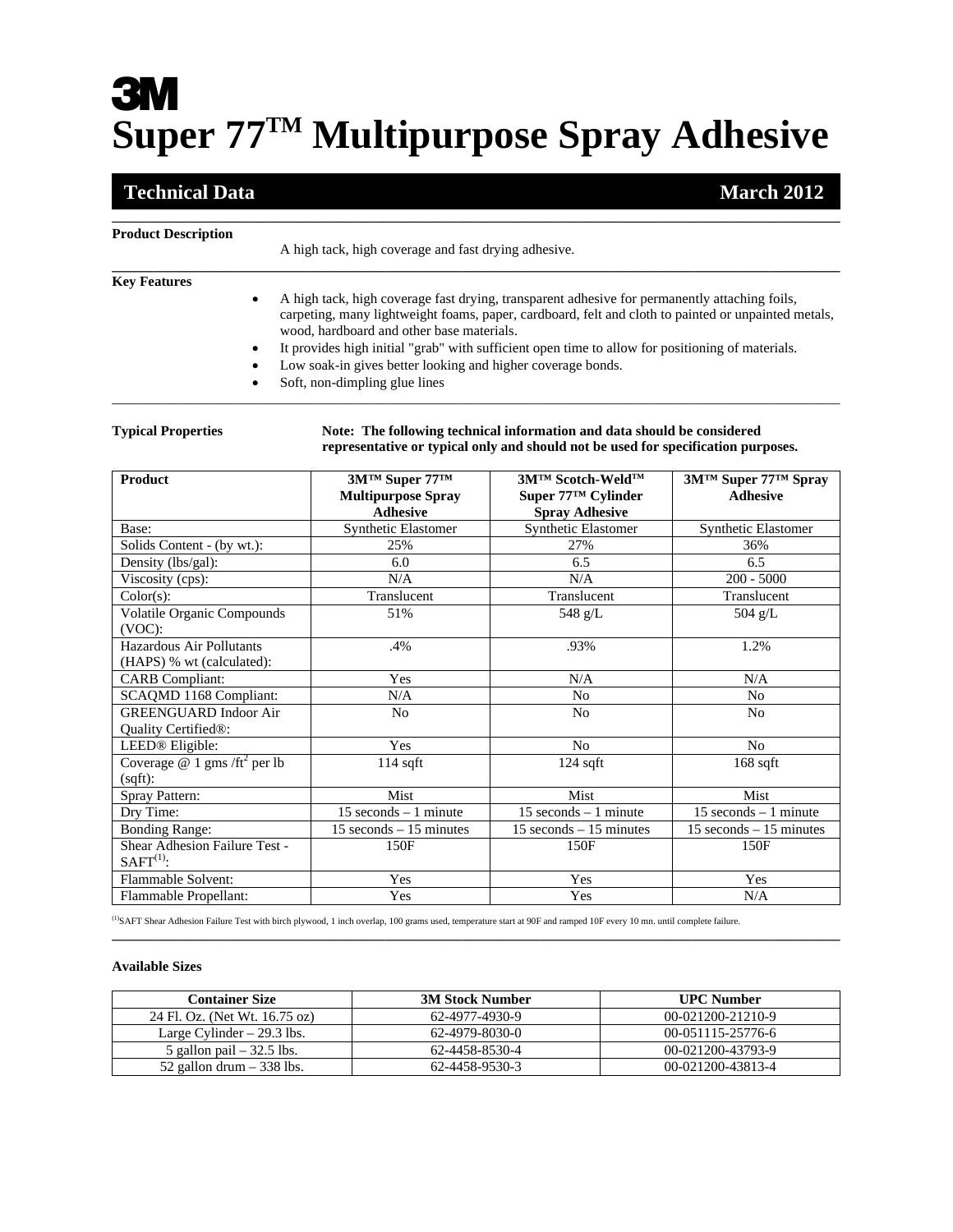**3M Super 77TM Multipurpose Spray Adhesive** 

| <b>Storage</b>                                        | Store product at $60^{\circ}$ -80 $^{\circ}$ F (16 $^{\circ}$ -27 $^{\circ}$ C) for maximum storage life. Higher temperatures<br>reduce normal storage life. Lower temperatures may cause increased viscosity of a<br>temporary nature. Rotate stock on a "first in-first out" basis.                                                                                                                                                                                                                                                                                                                                                                                                                                                  |
|-------------------------------------------------------|----------------------------------------------------------------------------------------------------------------------------------------------------------------------------------------------------------------------------------------------------------------------------------------------------------------------------------------------------------------------------------------------------------------------------------------------------------------------------------------------------------------------------------------------------------------------------------------------------------------------------------------------------------------------------------------------------------------------------------------|
| <b>Shelf Life</b>                                     | When stored at the recommended conditions in original, unopened container, this product<br>has a shelf life if 15 months from date of shipment.                                                                                                                                                                                                                                                                                                                                                                                                                                                                                                                                                                                        |
| <b>Precautionary Information</b>                      | Refer to product label and Material Safety Data Sheet for health and safety information<br>before using this product. For additional health and safety information, call 1-800-364-3577<br>or (651) 737-6501.                                                                                                                                                                                                                                                                                                                                                                                                                                                                                                                          |
| <b>Technical Information</b>                          | The technical information, recommendations and other statements contained in this<br>document are based upon testes or experience that 3M believes are reliable, but the accuracy<br>or completeness of such information is not guaranteed.                                                                                                                                                                                                                                                                                                                                                                                                                                                                                            |
| <b>Product Use</b>                                    | Many factors beyond 3M's control and uniquely within user's knowledge and control can<br>affect the use and performance of a 3M product in a particular application. Given the<br>variety of factors that can affect the use and performance of a 3M product, user is solely<br>responsible for evaluating the 3M product and determining whether it is fit for a particular<br>purpose and suitable for user's method of application.                                                                                                                                                                                                                                                                                                 |
| Warranty,<br><b>Limited Remedy,</b><br>and Disclaimer | Unless an additional warranty is specifically stated on the applicable 3M product packaging<br>or product literature, 3M warrants that each 3M product meets the applicable 3M product<br>specification at the time 3M ships the product. 3M MAKES NO OTHER WARRANTIES<br>OR CONDITIONS, EXPRESS OR IMPLIED, INCLUDING, BUT NOT LIMITED TO,<br>ANY IMPLIED WARRANTY OR CONDITION OF MERCHANTABILITY OR<br>FITNESS FOR A PARTICULAR PURPOSE OR ANY IMPLIED WARRANTY OR<br>CONDITION ARISING OUT OF A COURSE OF DEALING, CUSTOMER OR USAGE<br>OF TRADE. If the 3M product does not conform to this warranty, then the sole and<br>exclusive remedy is, at 3M's option, replacement of the 3M product or refund of the<br>purchase price. |
| <b>Limitation of Liability</b>                        | Except where prohibited by law, 3M will not be liable for any loss or damage arising from<br>the 3M product, whether direct, indirect, special, incidental or consequential, regardless of<br>the legal theory asserted, including warranty, contract, negligence or strict liability.                                                                                                                                                                                                                                                                                                                                                                                                                                                 |

\_\_\_\_\_\_\_\_\_\_\_\_\_\_\_\_\_\_\_\_\_\_\_\_\_\_\_\_\_\_\_\_\_\_\_\_\_\_\_\_\_\_\_\_\_\_\_\_\_\_\_\_\_\_\_\_\_\_\_\_\_\_\_\_\_\_\_\_\_\_\_\_\_\_\_\_\_\_

Industrial Adhesives and Tapes Division CERTIFIED Mark is a registered certification 3M Center, Building 225-3S-06 CERTIFIED Mark owned by Air Quality Sciences, Inc. and 3M Center, Building 225-3S-06 mark owned by Air Quality Sciences, Inc. and St. Paul, MN 55144-1000 800-362-3550 • 877-369-2923 (Fax) Environmental Institute. LEED® is a registered

3M, Super 77 and Scotch-Weld are a trademarks of 3M Company. The GREENGUARD INDOOR AIR QUALITY www.3M.com/industrial trademark of the United States Green Building Council (USGBC).<br>
©3M 2012  $\odot$ 3M 2012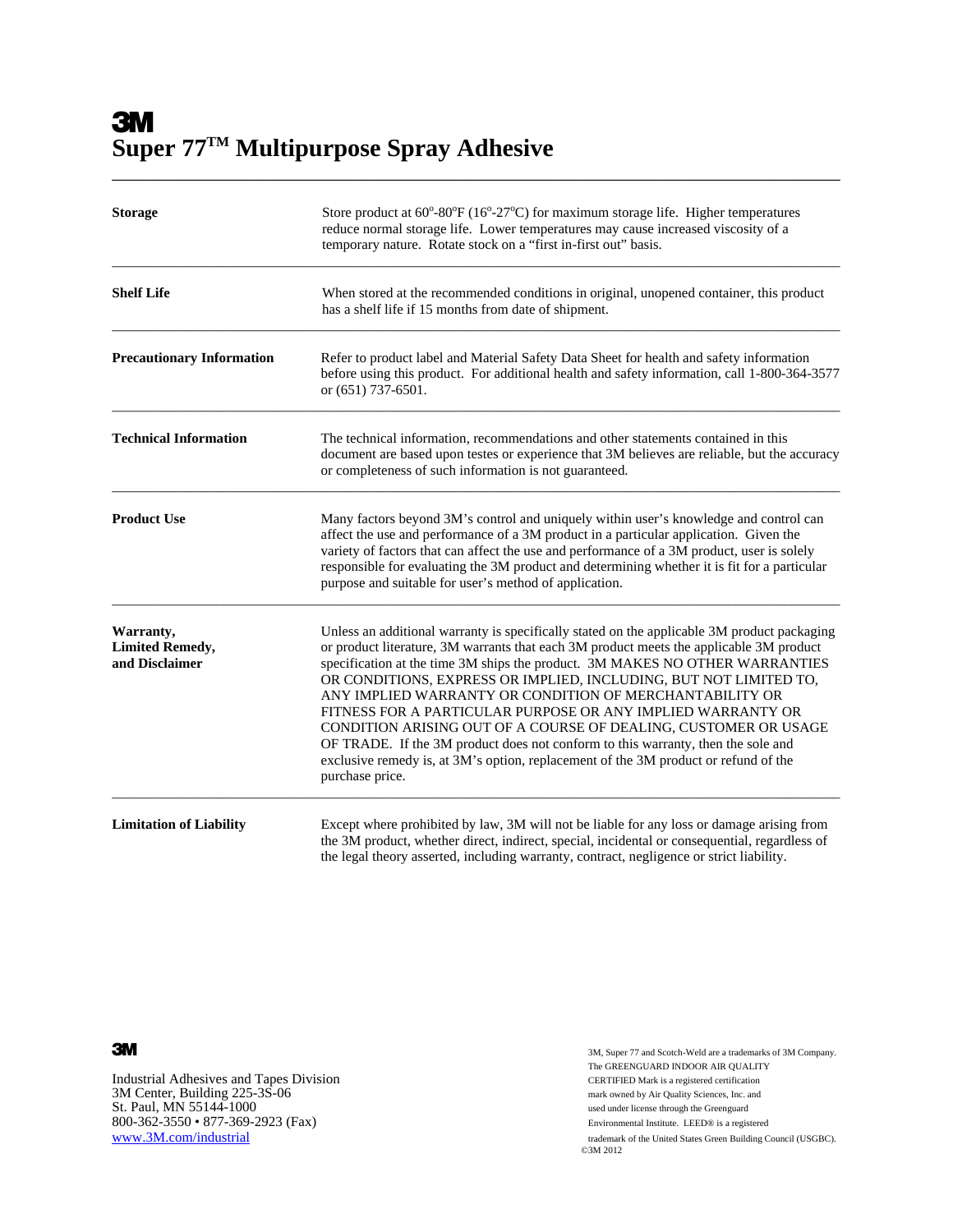

# **Super 77 TM Multipurpose Spray Adhesive**

Document id : 22-0408-9 Issue date : 31/08/2010 Version : 1.00 Supersedes date : ---

\_\_\_\_\_\_\_\_\_\_\_\_\_\_\_\_\_\_\_\_\_\_\_\_\_\_\_\_\_\_\_\_\_\_\_\_\_\_\_\_\_\_\_\_\_\_\_\_\_\_\_\_\_\_\_\_\_\_\_\_\_\_\_\_\_\_\_\_\_\_\_\_\_\_

 This MSDS has been prepared by 3M New Zealand Pty Limited Toxicology Dept.

1. PRODUCT AND COMPANY IDENTIFICATION

------------------------------------------------------------------------

Tradename

3M(TM) SUPER 77(TM) MULTIPURPOSE ADHESIVE (AEROSOL)

3M Product ID

62-4977-2926-9, 70-0050-1481-9

Intended Use of Product:

Adhesive for bonding various substrates.

Supplier Details:

3M New Zealand Limited,

94 Apollo Drive,

Rosedale,

Auckland 0632

New Zealand.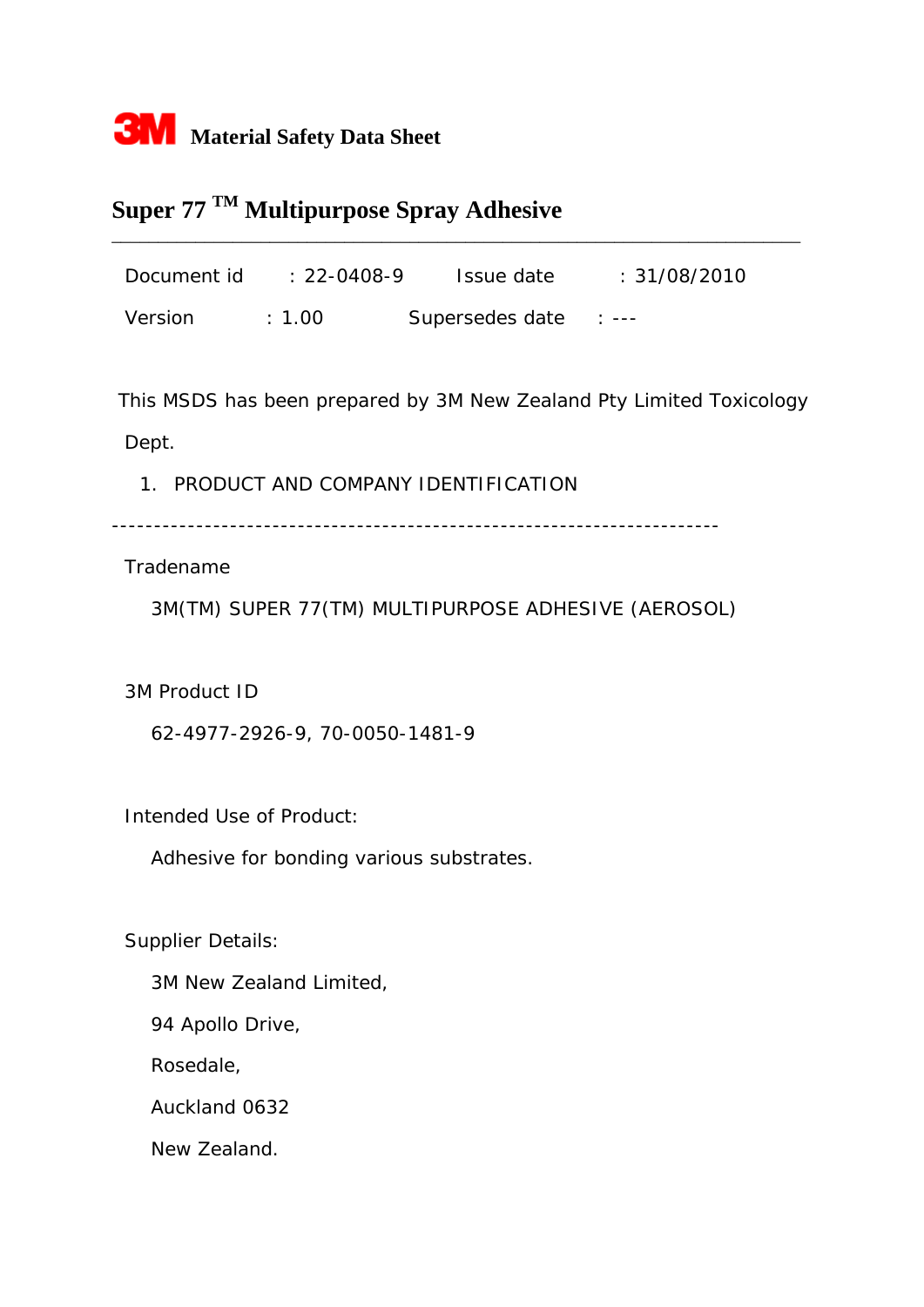Phone: (09) 477 4040

24 hr Emergency phone number: 0800 764766 (0800 POISON)

### 2. HAZARDS IDENTIFICATION

------------------------------------------------------------------------

NOTE:

 Classified as hazardous according to the New Zealand Hazardous Substances (Minimum Degrees of Hazard) Regulations 2001. Classified as a Dangerous Good according to NZ 5433:2007 Transport of Dangerous Goods on land, IMDG and IATA.

HSNO Hazard Classifications:

2.1.2A, 6.4A, 6.8B, 6.9A, 9.1D

GHS Classification

GHS Classification - Physical

Flammable Aerosol: Category 2.

GHS Classification - Environmental

Acute Aquatic Toxicity: Category 3.

GHS Classification - Health

Serious Eye Damage/Irritation: Category 2A.

Reproductive Toxicity: Category 2.

Specific Target Organ Toxicity (single exposure): Category 1.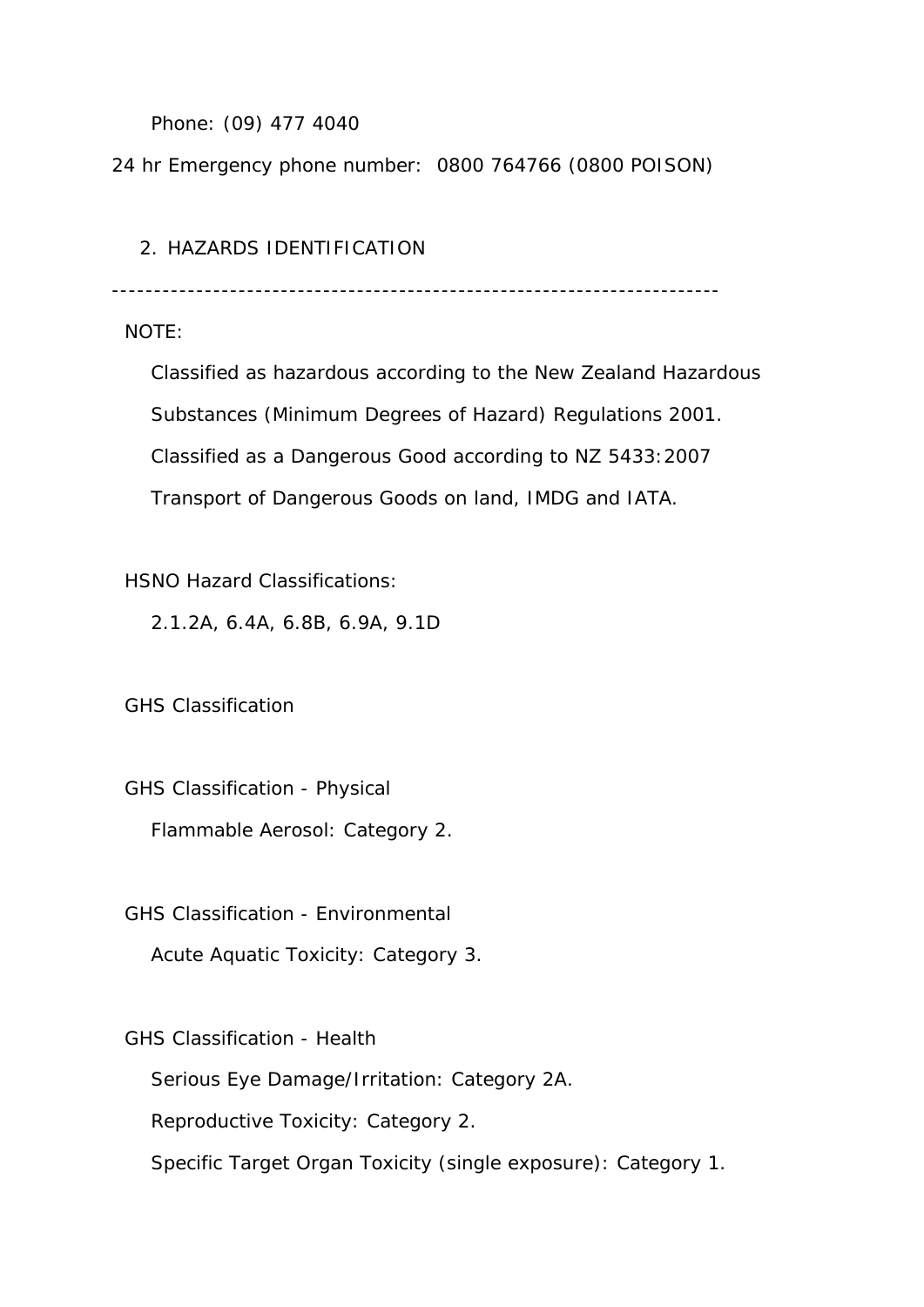Specific Target Organ Toxicity (central nervous system): Category 3. Specific Target Organ Toxicity (repeated exposure): Category 1.

Signal Word

DANGER!

Symbols

Flame |

Exclamation mark |

Health Hazard |

Hazard Statements - Physical

Flammable aerosol.

Hazard Statements - Environmental

H402 Harmful to aquatic life.

Hazard Statements - Health

H319 Causes serious eye irritation.

H361 Suspected of damaging fertility or the unborn child.

 Hazard Statements - Target Organ, Single Exposure, Category 1 H370 Causes damage to organs: cardiovascular system |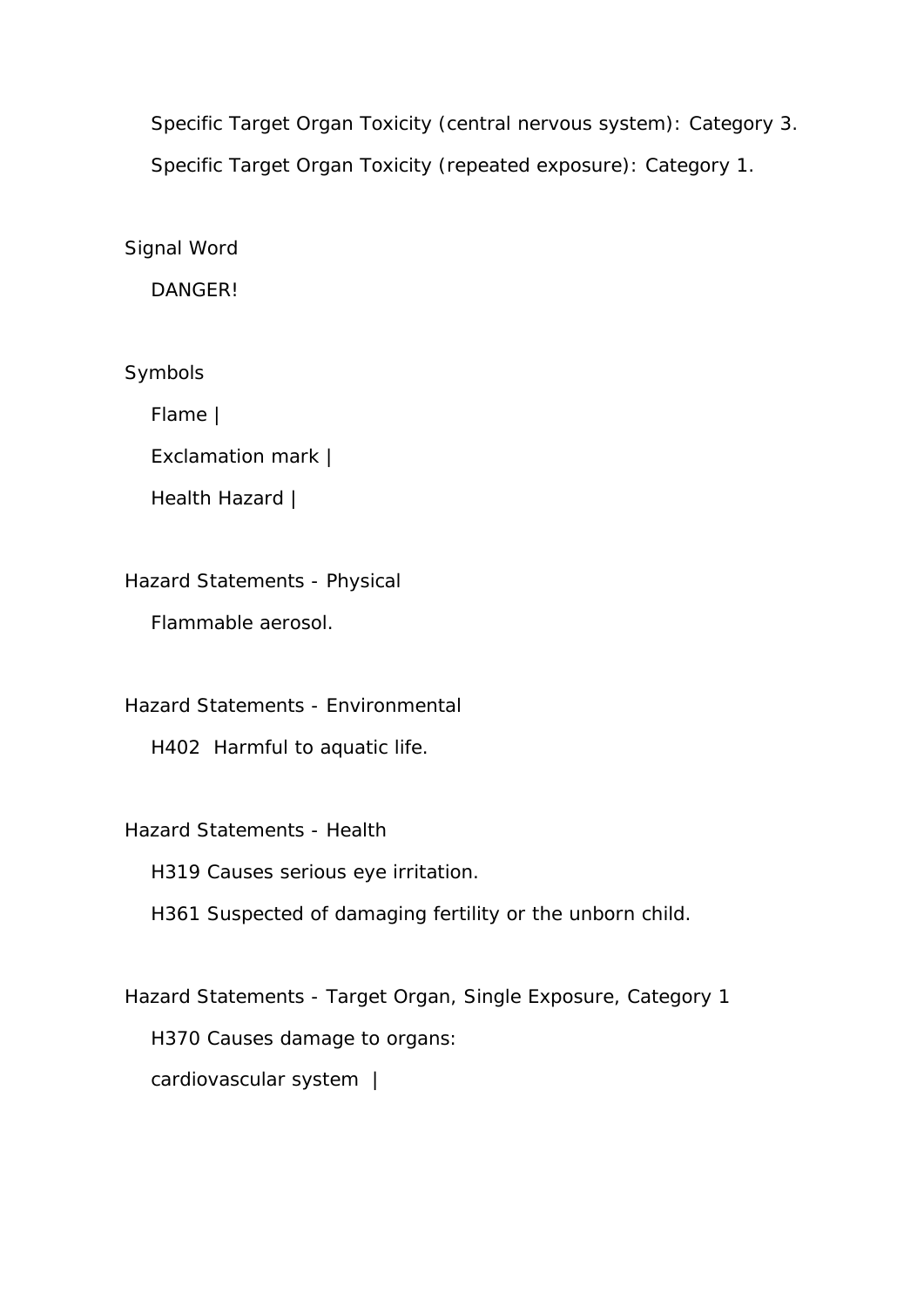Hazard Statements - Target Organ, Single Exposure, Category 2 NONE ALLOCATED

Hazard Statements - Target Organ, Single Exposure, Category 3

H336 May cause drowsiness or dizziness.

 Hazard Statements - Target Organ, Prolonged or Repeated Exposure, Category 1

 H372 Causes damage to organs through prolonged or repeated exposure:

nervous system |

 Hazard Statements - Target Organ, Prolonged or Repeated Exposure, Category 2

NONE ALLOCATED

Precautionary Statements - General

NONE ALLOCATED

Precautionary Statements - Prevention

P201 Obtain special instructions before use.

 P202 Do not handle until all safety precautions have been read and understood.

 P210 Keep away from heat/sparks/open flames/hot surfaces. - No smoking.

Do not spray on an open flame or other ignition source.

Pressurized container: Do not pierce or burn, even after use.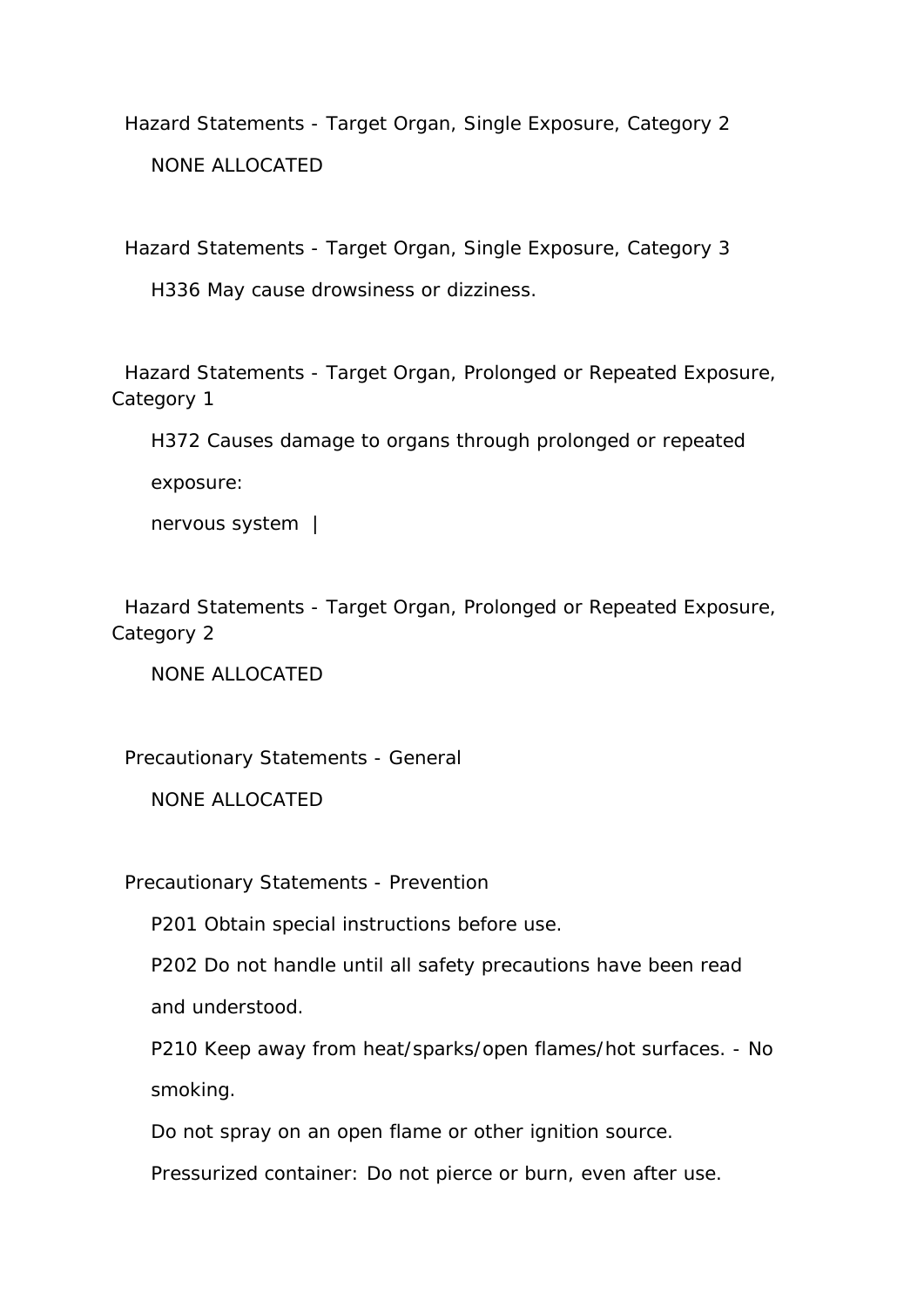P260 Do not breathe dust/fume/gas/mist/vapours/spray.

P271 Use only outdoors or in a well-ventilated area.

P280A Wear eye/face protection.

Use personal protective equipment as required.

P270 Do not eat, drink or smoke when using this product.

P264 Wash thoroughly after handling.

P273 Avoid release to the environment.

Precautionary Statements - Response

 P304 + P340 IF INHALED: Remove victim to fresh air and keep at rest in a position comfortable for breathing.

 P305 + P351 + P338 IF IN EYES: Rinse cautiously with water for several minutes. Remove contact lenses, if present and easy to do. Continue rinsing.

P337 + P313 If eye irritation persists: Get medical

advice/attention.

P312 Call a POISON CENTER or doctor/physician if you feel unwell.

Precautionary Statements - Storage

 Protect from sunlight. Do not expose to temperatures exceeding 50C/122F.

P403 + P233 Store in a well-ventilated place. Keep container

tightly

P405 Store locked up.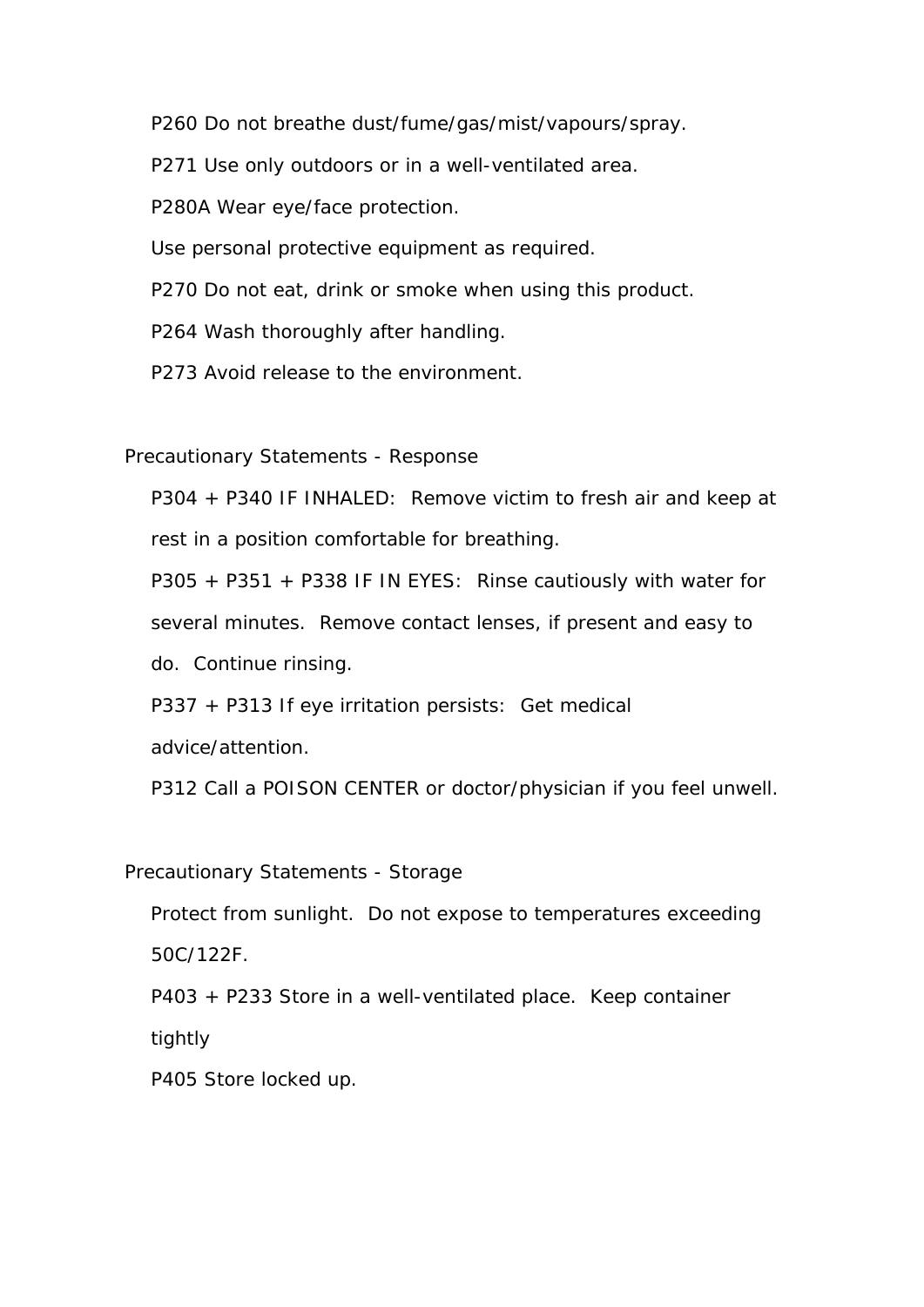Precautionary Statements - Disposal

 P501 Dispose of contents/container in accordance with applicable local/regional/national/international regulations.

Unknown % Acute Lethality

 9.84% of the mixture consists of ingredients of unknown acute oral toxicity.

#### Unknown % Environmental

 13.42% of the mixture consists of ingredients of unknown hazards to the aquatic environment.

#### 3. COMPOSITION

| Ingredient name         | CAS number          | %         |
|-------------------------|---------------------|-----------|
| Non-volatile components | <b>Trade Secret</b> | $20 - 30$ |
| Acetone                 | $67 - 64 - 1$       | $20 - 30$ |
| Propane                 | 74-98-6             | $15 - 25$ |
| 2-Methylpentane         | $107 - 83 - 5$      | $5 - 15$  |
| 3-Methylpentane         | $96 - 14 - 0$       | $3 - 9$   |
| Cyclohexane             | $110 - 82 - 7$      | $4 - 8$   |
| 2,2-DIMETHYLBUTANE      | $75 - 83 - 2$       | $2 - 6$   |
| 2,3-Dimethylbutane      | $79 - 29 - 8$       | $2 - 6$   |
| n-Hexane                | $110 - 54 - 3$      | < 1.5     |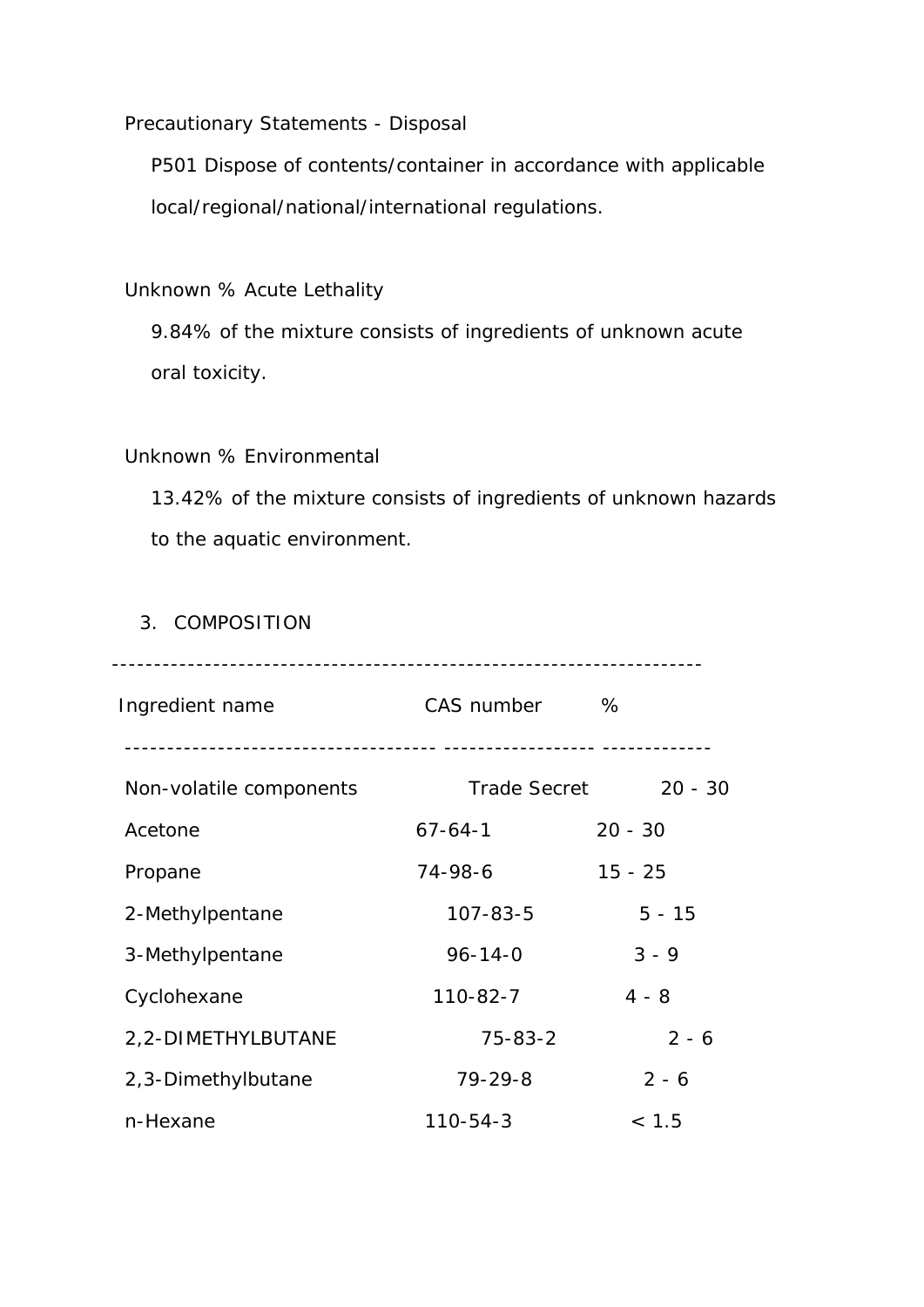#### 4. FIRST AID MEASURES

------------------------------------------------------------------------

Instructions for Eye Contact

 Immediately flush eyes with large amounts of water for at least 15 minutes. Get immediate medical attention.

#### Instructions for Skin Contact

 Remove contaminated clothing and shoes. Immediately wash skin with large amounts of soap and water. If signs/symptoms develop, get medical attention. Wash contaminated clothing and shoes before reuse.

#### Instructions for Inhalation

 If signs/symptoms develop, remove person to fresh air. If signs/symptoms persist, get medical attention.

#### Instructions for Ingestion

 Do not induce vomiting unless instructed to do so by medical personnel. Give victim two glasses of water. Never give anything by mouth to an unconscious person. Get medical attention.

#### Special Instructions for First Aid

 Exposure may increase myocardial irritability. Do not administer sympathomimetic drugs unless absolutely necessary.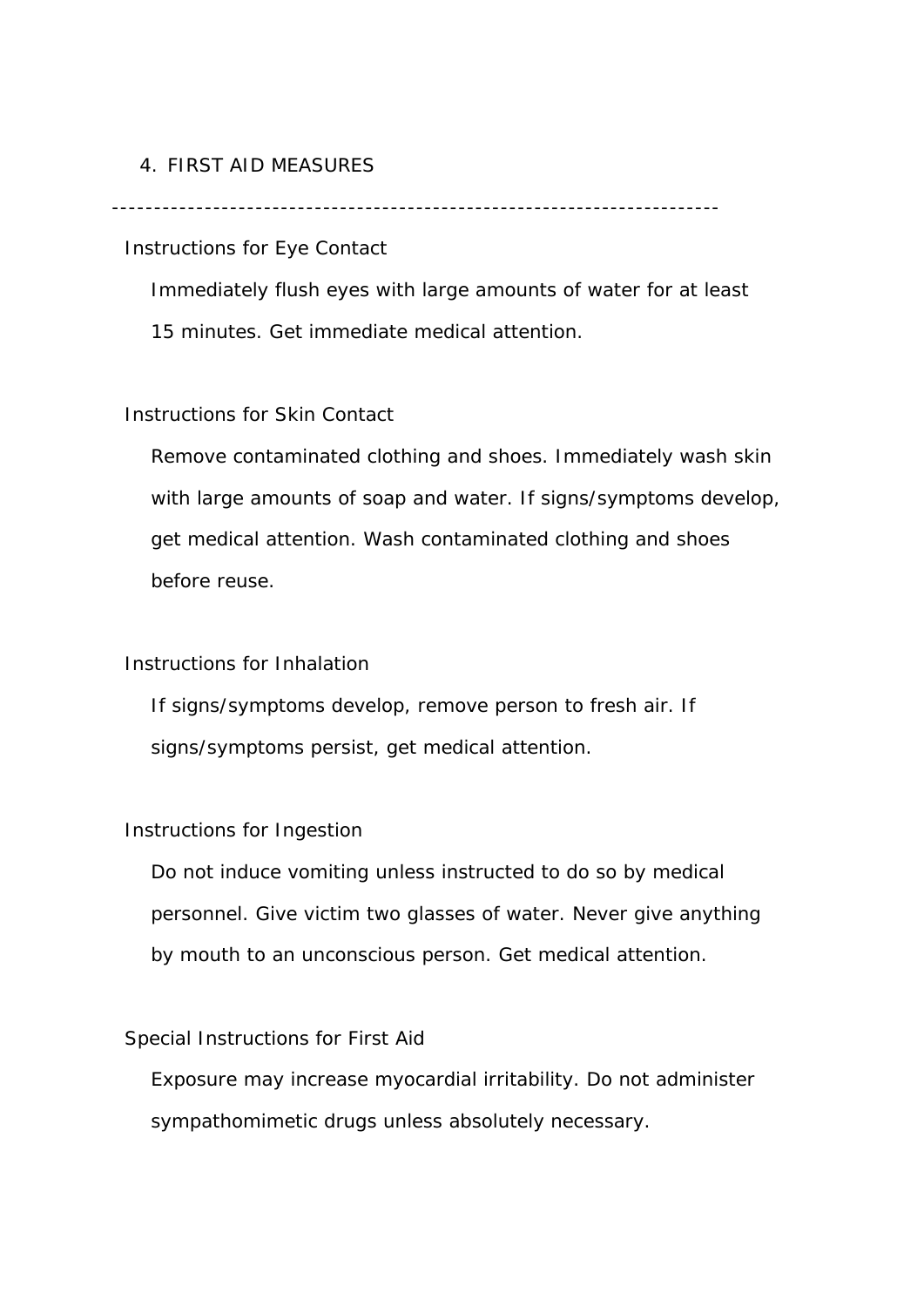Work Place Facilities Required

 A product risk assessment is recommended to determine if eye wash facilities may be required when using this product in the workplace.

#### 5. FIRE FIGHTING MEASURES

------------------------------------------------------------------------

#### Suitable Extinguishing Media

 Use fire extinguishers with class B extinguishing agents (e.g. dry chemical, carbon dioxide).

#### Exposure Hazards during Fire

 Closed containers exposed to heat from fire may build pressure and explode. Vapours may travel long distances along the ground or floor to an ignition source and flash back.

#### Combustion Products from Fire

 Combustion Products from Fire are listed in Section 10, STABILITY AND REACTIVITY.

#### Fire Fighting Procedures

 Water may not effectively extinguish fire; however, it should be used to keep fire-exposed containers and surfaces cool and prevent explosive rupture. Wear full protective equipment and a self-contained breathing apparatus.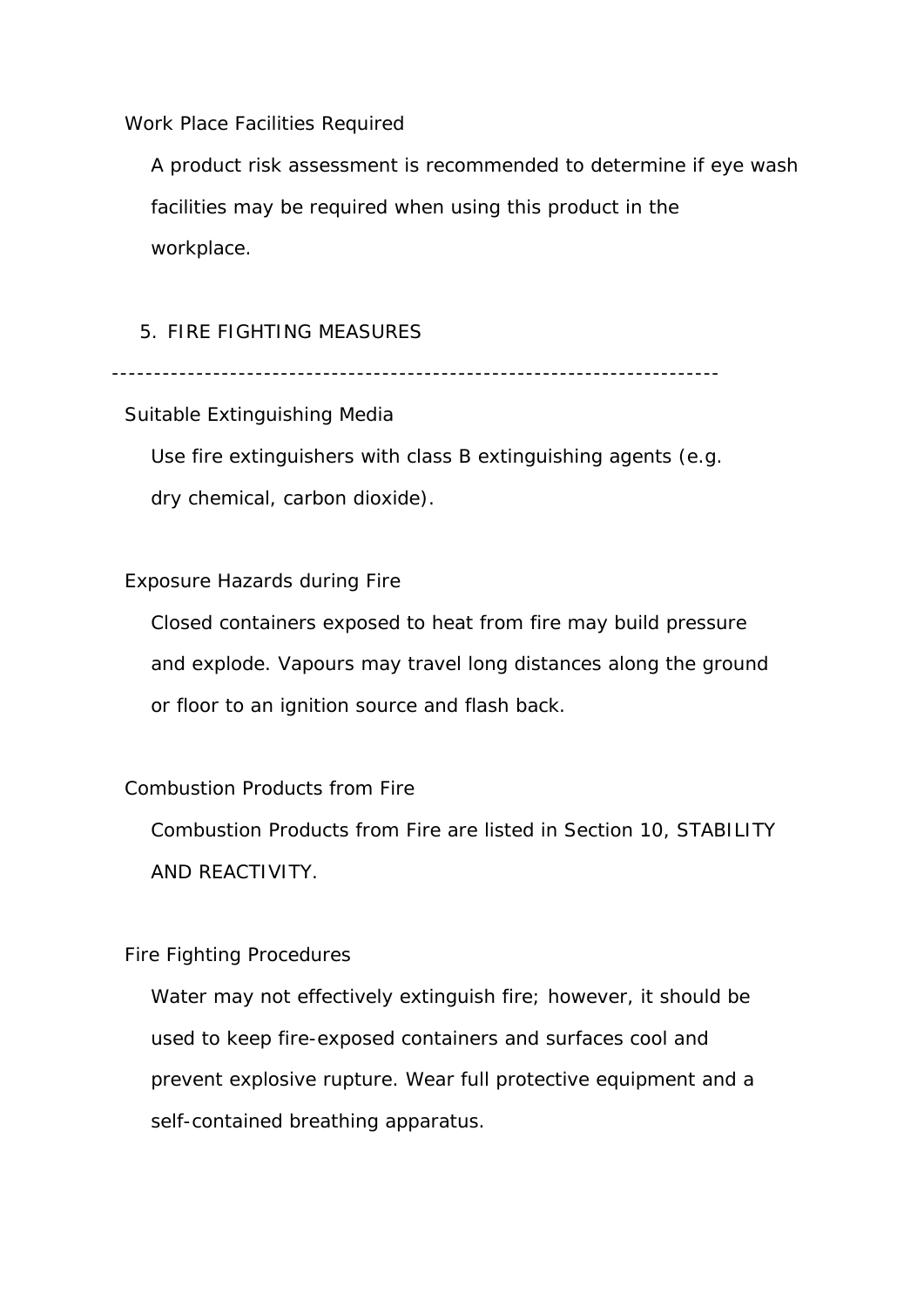Special Instructions for Fire Fighting

 Aerosol container contains flammable material under pressure. HAZCHEM CODE 2YE

#### 6. ACCIDENTAL RELEASE MEASURES

------------------------------------------------------------------------

#### Personal Precautions

 Evacuate unprotected and untrained personnel from hazard area. The spill should be cleaned up by qualified personnel. Remove all ignition sources such as flames, smoking materials, and electrical spark sources. Use only non-sparking tools. Ventilate the area with fresh air. For large spill, or spills in confined spaces, provide mechanical ventilation to disperse or exhaust vapours, in accordance with good industrial hygiene practice. Warning! A motor could be an ignition source and could cause flammable gases or vapours in the spill area to burn or explode. If possible, seal leaking container. Place leaking containers in a well-ventilated area, preferably an operating exhaust hood, or if necessary outdoors on an impermeable surface until appropriate packaging for the leaking container or its contents is available. Remember, adding an absorbent material does not remove a toxic, corrosivity or flammability hazard. Read and follow safety precautions on the solvent label and MSDS.

#### Environmental Procedures

For larger spills, cover drains and build dykes to prevent entry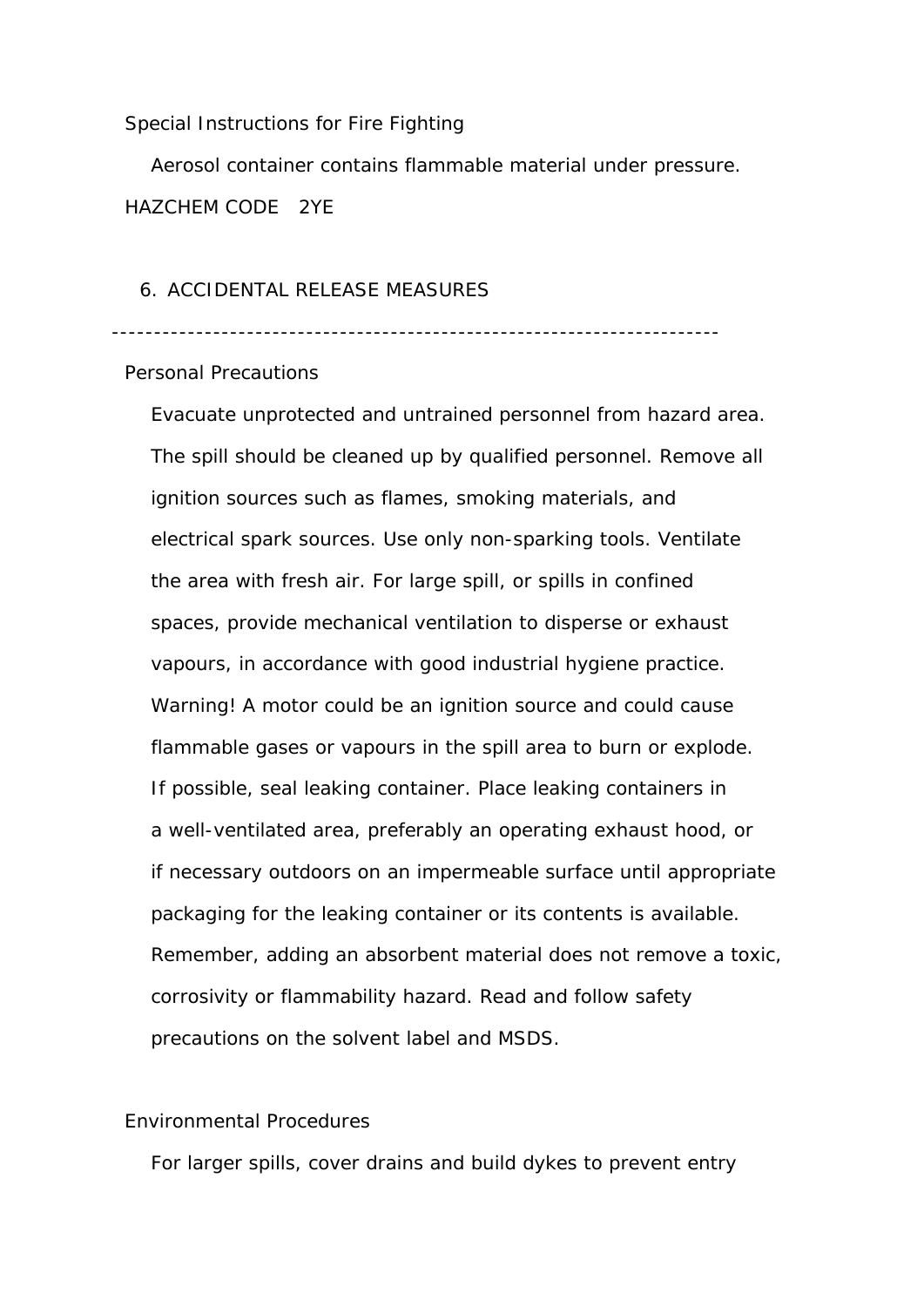into sewer systems or bodies of water. Collect the resulting residue containing solution. Place in a metal container approved for transportation by appropriate authorities. Dispose of collected material as soon as possible.

#### Methods for Cleaning Up

Refer to other sections of this Safety Data Sheet for information regarding physical and health hazards, respiratory protection, ventilation, and personal protective equipment. Contain spill. Cover spill area with a fire-extinguishing foam. An aqueous film forming foam (AFFF) is recommended. Working from around the edges of the spill inward, cover with bentonite, vermiculite, or commercially available inorganic absorbent material. Mix in sufficient absorbent until it appears dry. Collect as much of the spilled material as possible using non-sparking tools. Clean up residue with an appropriate organic solvent. Seal the container.

#### 7. HANDLING AND STORAGE

-----------------------------------------------------------------------

Refer MSDS Section 15- HSNO Controls For More Information

#### Use Instructions

 Do not eat, drink or smoke when using this product. Wash exposed areas thoroughly with soap and water. Keep container tightly closed. Do not pierce or burn container, even after use. Avoid inhalation of vapours, mists or spray. Avoid eye contact with vapours, mists, or spray. Vapours may ignite explosively. May cause flash fire. Prevent build-up of vapours - open all windows and doors. Maintain vapour concentrations below recommended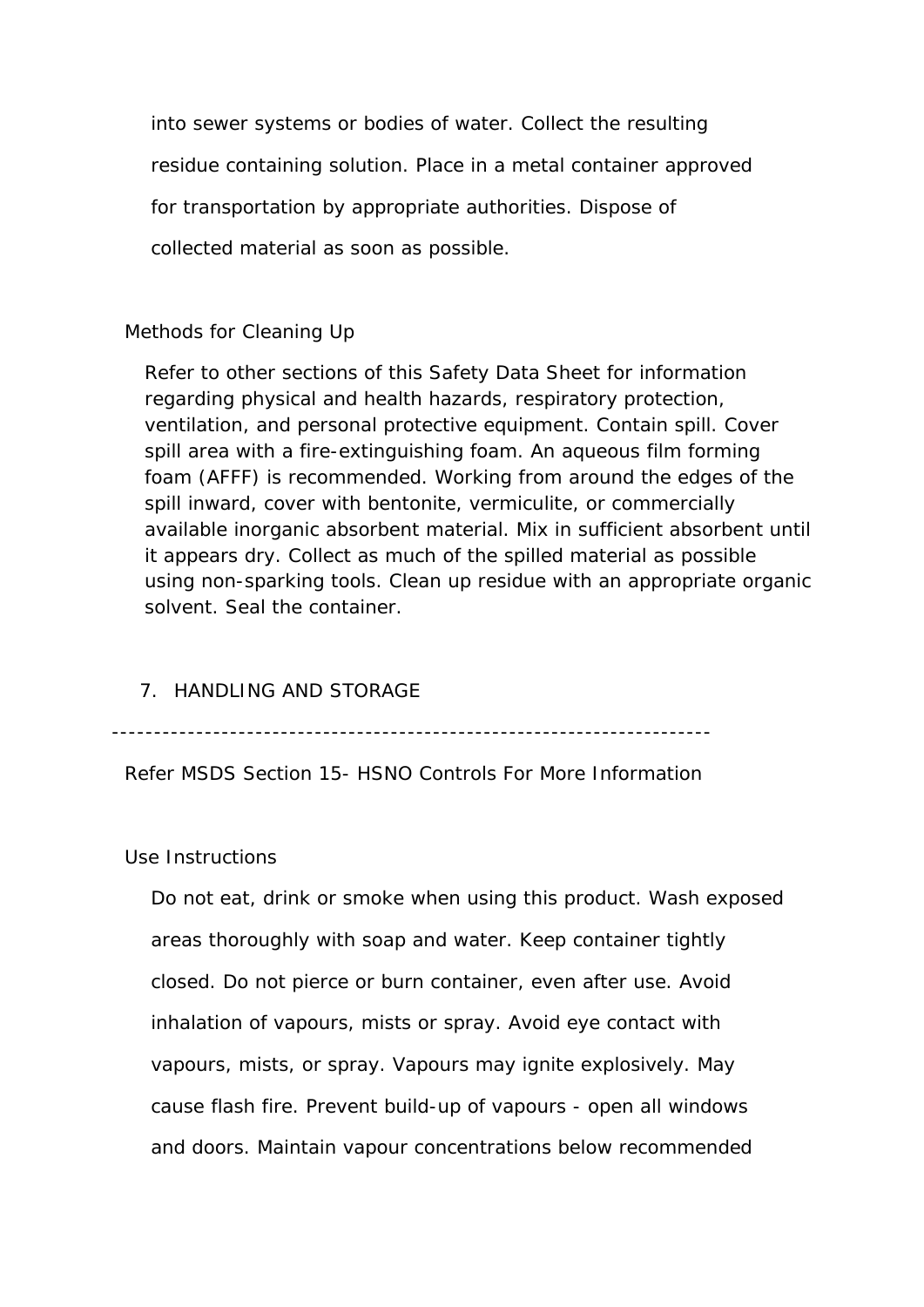exposure limits. Use only with cross-ventilation. Without adequate ventilation, vapours may settle in low-lying areas. Keep away from heat, sparks, and open flame. Do not smoke or ignite matches, lighters, etc. Do not breathe vapours. Avoid contact with oxidising agents.

#### Fire Prevention

 Ground containers securely when transferring contents. Wear low static or properly grounded shoes. No smoking while handling this material. Do not spray near flames or sources of ignition. Extremely flammable liquid and vapour.

#### Explosion Prevention

 Keep away from heat, sparks, open flame, pilot lights and other sources of ignition.

#### Static Prevention

Avoid static discharge.

#### Storage Requirements

Do not store containers on their sides.

#### Incompatible Materials

 Store away from acids. Store away from heat. Store out of direct sunlight. Store away from oxidising agents.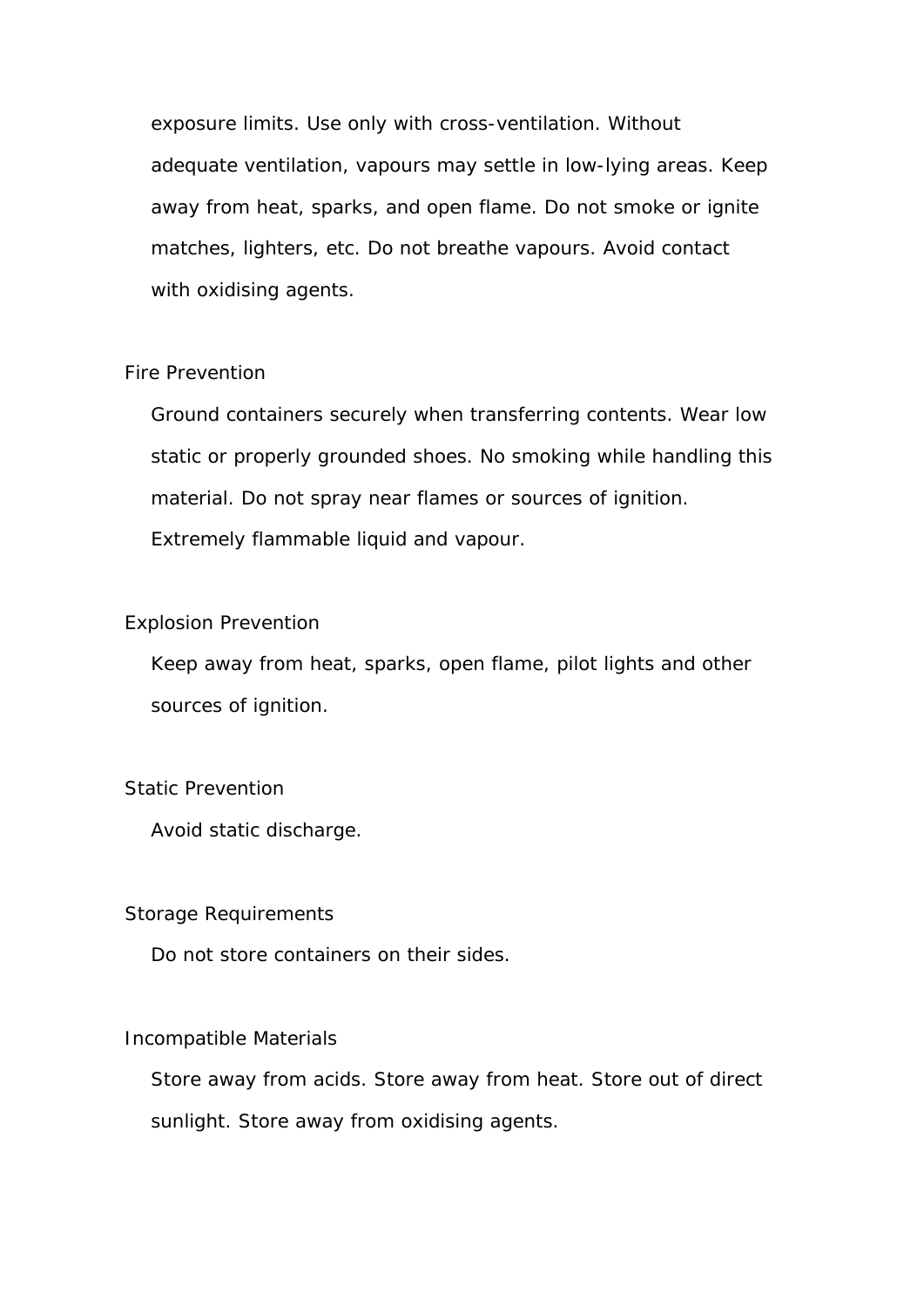#### Approved Handler Test Certificate: 3000 litres

#### 8. EXPOSURE CONTROLS/PERSONAL PROTECTION

------------------------------------------------------------------------

Acetone (67-64-1)

WES - STEL

1000ppm, 2375mg/m3

WES - TWA

500ppm, 1185mg/m3

Cyclohexane (110-82-7)

WES - STEL

300ppm, 1050mg/m3

WES - TWA

100ppm, 350mg/m3

n-Hexane (110-54-3)

WES - TWA

20ppm, 75mg/m3

#### Recommended Ventilation

 Use in an enclosed process area is recommended. Do not use in a confined area or areas with little or no air movement. Do not remain in area where available oxygen may be reduced. Use general dilution ventilation and/or local exhaust ventilation to control airborne exposures to below Occupational Exposure Limits and/or control mist, vapour, or spray. If ventilation is not adequate, use respiratory protection equipment. Do not use in a confined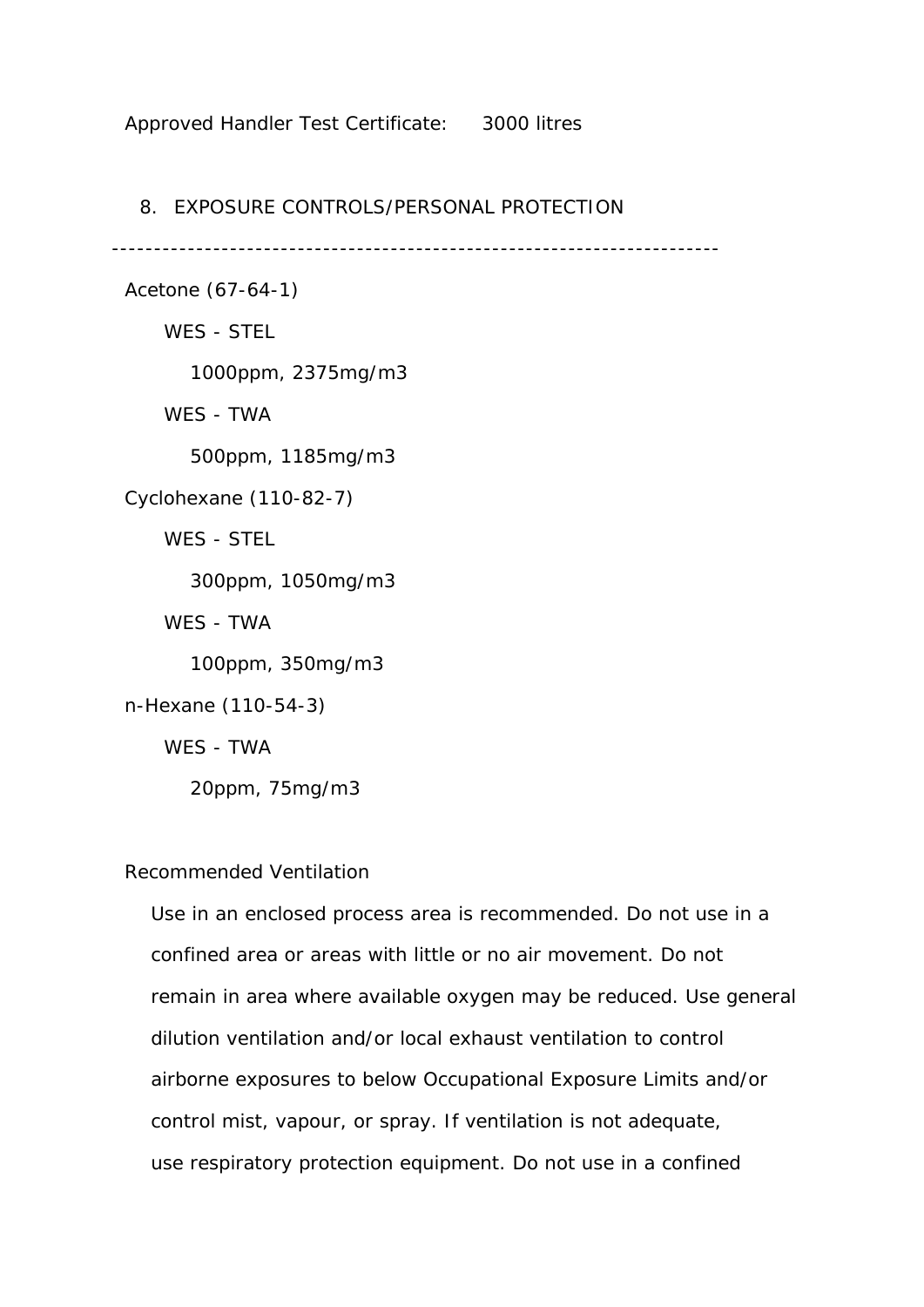area or areas with little or no air movement. If exhaust ventilation is not adequate, use appropriate respiratory protection. Provide ventilation adequate to control vapor concentrations below recommended exposure limits and/or control spray or mist.

#### Eye Protection

 Select and use eye protection in accordance with AS/NZS 1336. Eye protection should comply with the performance specifications of AS/NZS 1337. Avoid eye contact with vapours, mists, or spray. The following should be worn alone or in combination, as appropriate, to prevent eye contact: Indirect vented goggles.

#### Hand Protection

 The following glove material(s) are recommended: Nitrile rubber. Polyethylene or ethylene vinyl alcohol. Polyvinyl alcohol. Fluoroelastomer.

#### Skin Protection

Avoid skin contact.

#### Respiratory Protection

 Avoid inhalation of vapours, mists or spray. Do not breathe vapours. Select one of the following approved respirators based on airborne concentration of contaminants and in accordance with regulations: Half face piece or full face air-purifying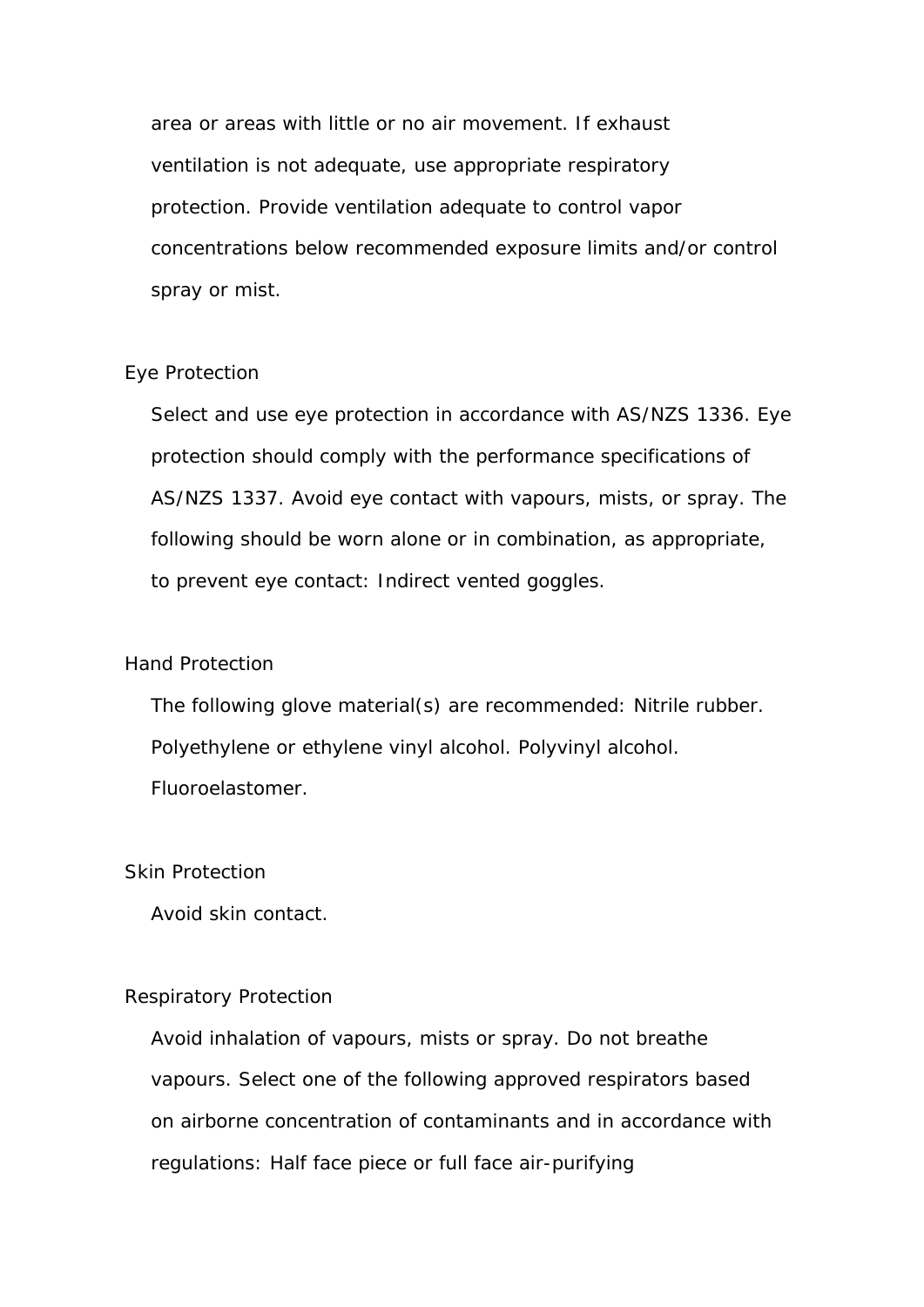respirator with organic vapour cartridges. Half facepiece or fullface pressure demand self-contained breathing apparatus. Select and use respirators according to AS/NZS 1715. Respirators should comply with AS/NZS 1716 performance specifications. For information on respirators, call 3M on (09) 477 4040.

#### Ingestion

 Do not eat, drink or smoke when using this product. Wash exposed areas thoroughly with soap and water. Keep out of the reach of children.

#### 9. PHYSICAL/CHEMICAL PROPERTIES

------------------------------------------------------------------------

 - Appearance and Odour: Liquid Aerosol. Clear, sweet fruity odour liquid in aerosol

- Odour Threshold: Not determined.

- pH: Not applicable

- Boiling point/boiling range: Not applicable

- Melting point/melting range: Not applicable

 $-$  Flash point:  $-41.11 \& #65533; C$  (TCC) CONDITIONS: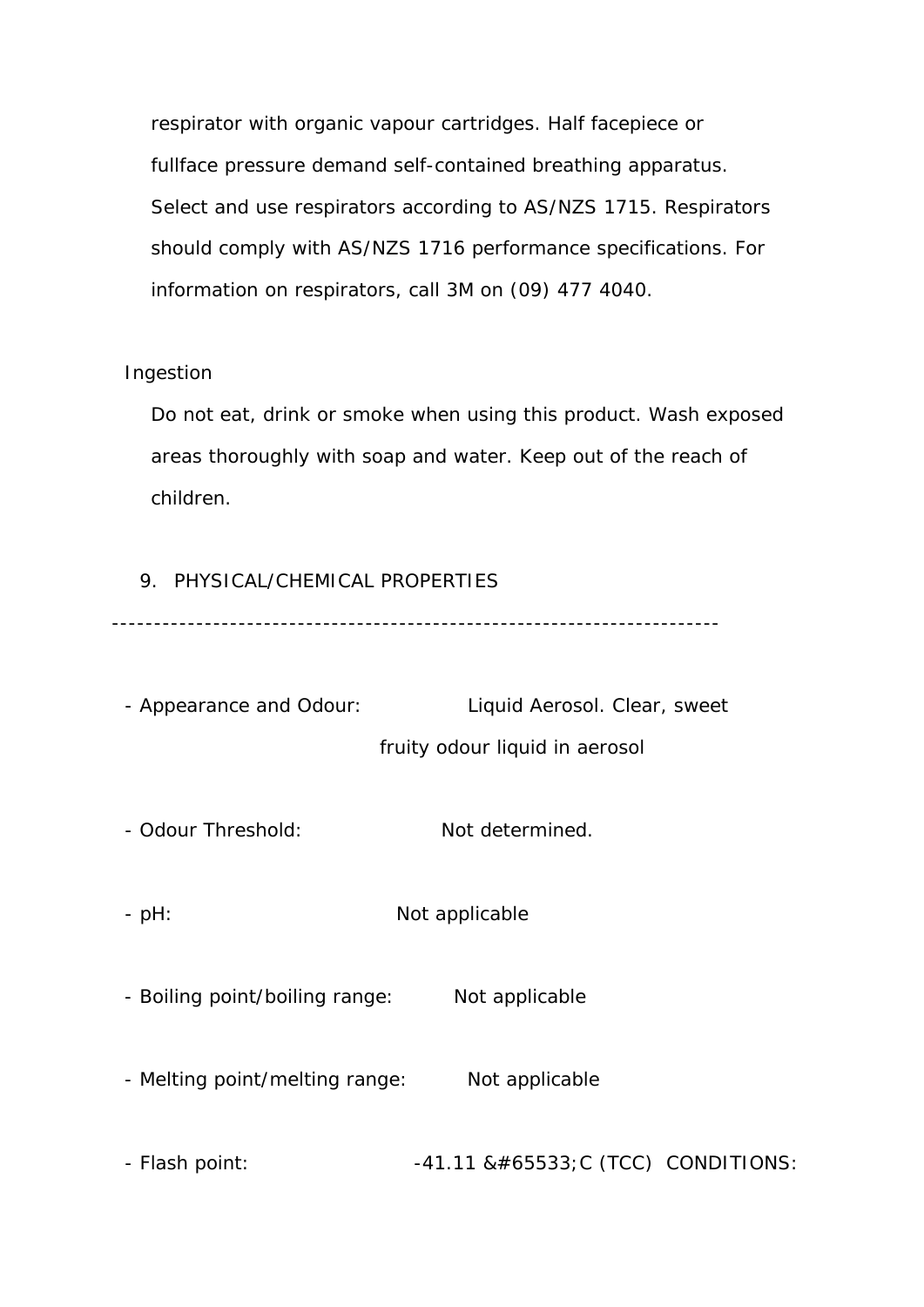# Propellant

| - Autoflammability:              | Not determined                       |
|----------------------------------|--------------------------------------|
| - Flammable Limits - LEL:        | Not determined                       |
| - Flammable Limits - UEL:        | Not determined                       |
| - Water Solubility:              | Negligible                           |
| - Partition coefficient (K o/w): | Not determined                       |
| - Specific gravity:              | 0.726                                |
| - Vapour density:                | 2.97                                 |
| - Relative Density:              | Not determined.                      |
| - Volatile organic compounds:    | CA 51 % (SCAQMD 443.1<br>calculated) |
| - Evaporation rate:              | 1.9 $(Ether=1)$                      |
| - Viscosity:                     | Not applicable                       |
| - Percent Volatile:              | $\epsilon$ = 75 % by weigh           |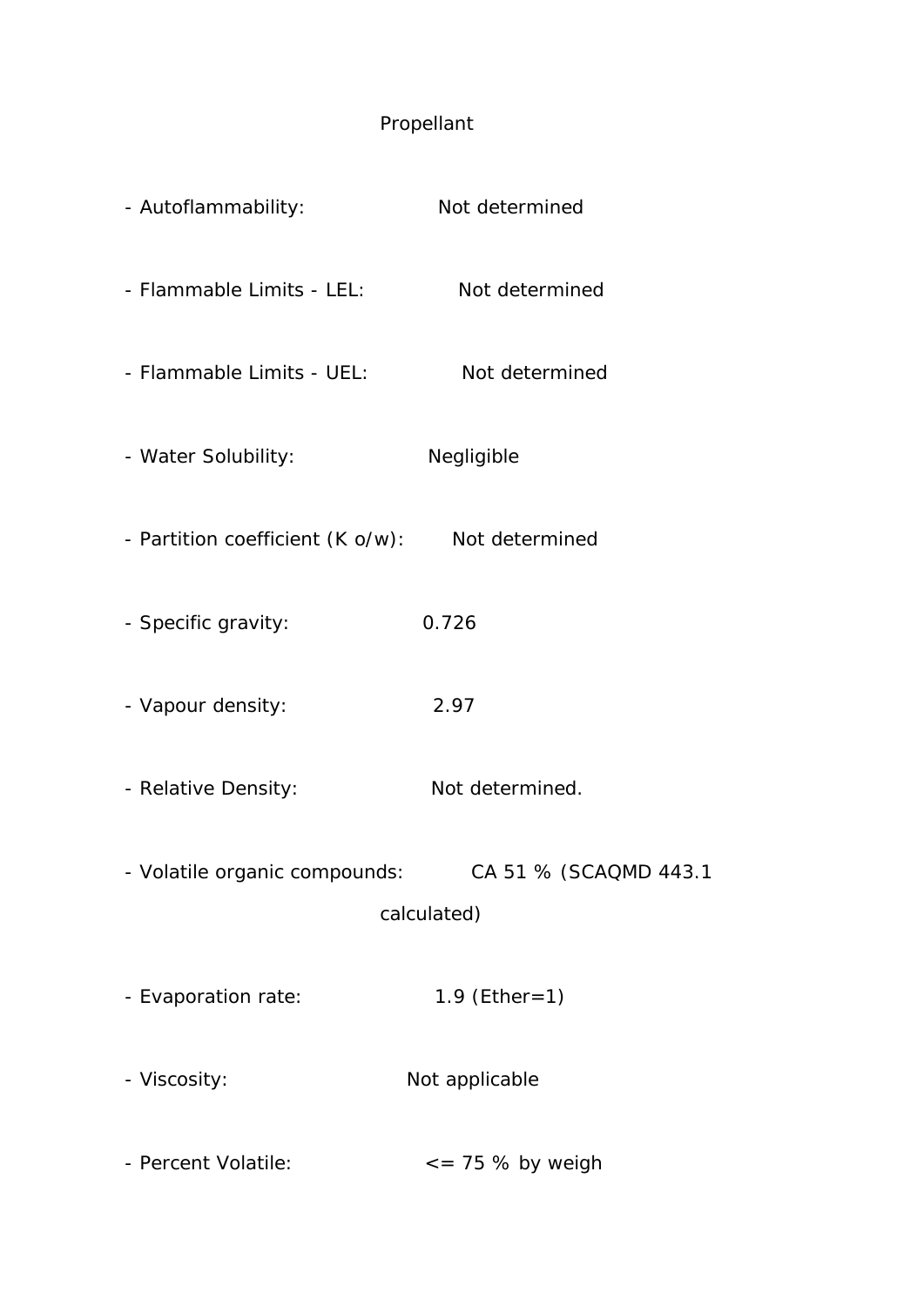#### 10. STABILITY AND REACTIVITY

------------------------------------------------------------------------

Stability and Reactivity

Hazardous polymerisation will not occur. Stable.

Conditions to Avoid

Sparks and/or flames. Heat.

Materials to Avoid

None known.

Hazardous Decomposition

 Aldehydes - During Combustion. Carbon monoxide - During Combustion. Carbon dioxide - During Combustion.

#### 11. TOXICOLOGICAL INFORMATION

------------------------------------------------------------------------

Effects from Eye Contact

 - Severe Eye Irritation: Signs/symptoms may include significant redness, swelling, pain, tearing, cloudy appearance of the cornea, and impaired vision.

#### Effects from Skin Contact

- Mild Skin Irritation: Signs/symptoms may include localised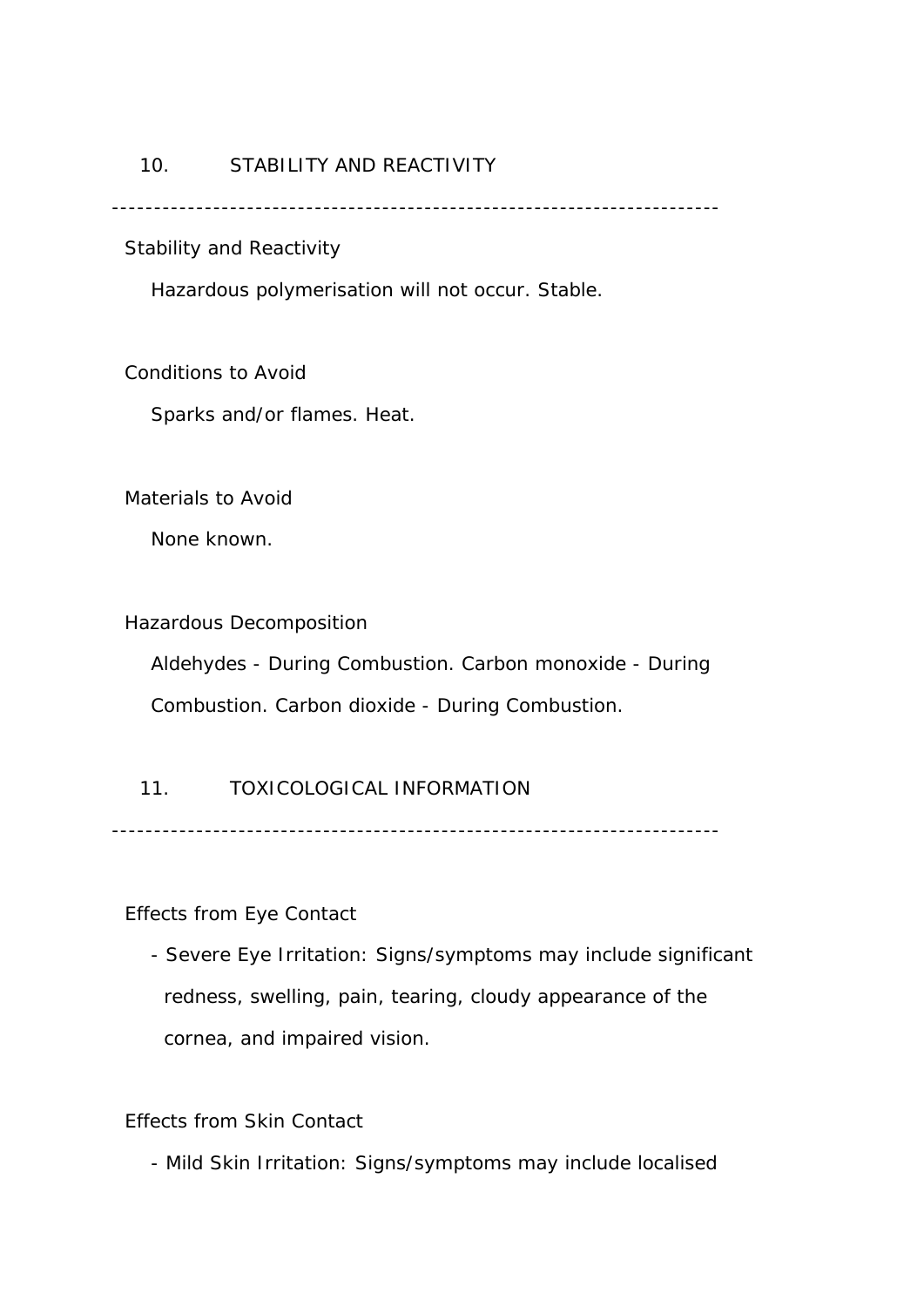redness, swelling, and itching.

Effects from Inhalation

 - Intentional concentration and inhalation may be harmful or fatal. - Respiratory Tract Irritation: Signs/symptoms may include cough,

 sneezing, nasal discharge, headache, hoarseness, and nose and throat pain. May be absorbed following inhalation and cause target organ effects. Prolonged or repeated exposure may cause: - Respiratory Effects: Signs/symptoms may include cough, shortness of breath, chest tightness, wheezing, increased heart rate, bluish coloured skin (cyanosis), sputum production, changes in lung function tests, and/or respiratory failure. Single exposure, above recommended guidelines, may cause: - Cardiac Sensitisation: Signs/symptoms may include irregular heartbeat (arrhythmia), faintness, chest pain, and may be fatal.

#### Effects from Ingestion

 - Gastrointestinal Irritation: Signs/symptoms may include abdominal pain, stomach upset, nausea, vomiting and diarrhea. May be absorbed following ingestion and cause target organ effects.

#### Other Effects and Information

Central Nervous System (CNS) Depression: Signs/symptoms may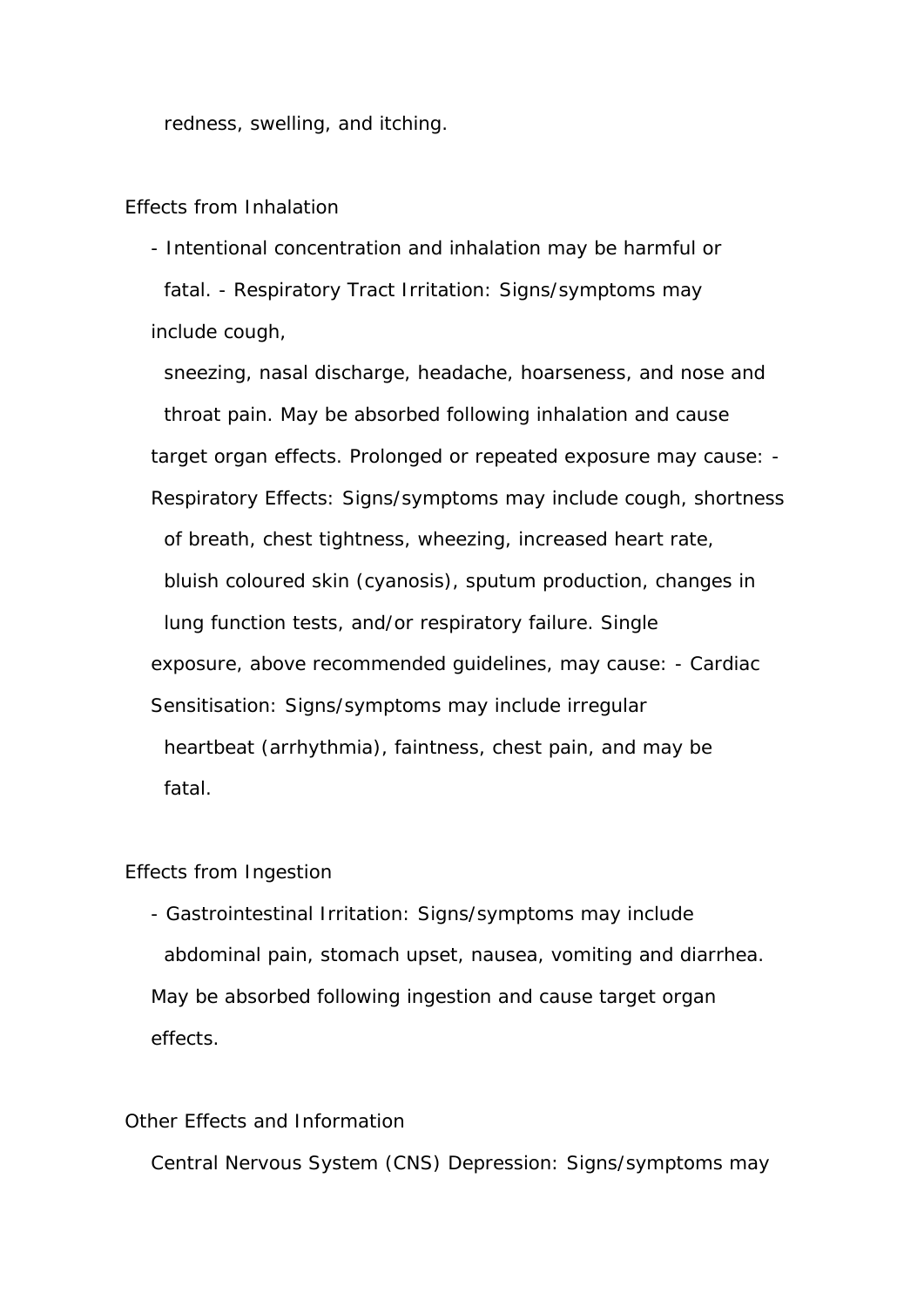include headache, dizziness, drowsiness, incoordination, nausea, slowed reaction time, slurred speech, giddiness, and unconsciousness. Prolonged or repeated exposure may cause: - Peripheral Neuropathy: Signs/symptoms may include tingling or numbness of the extremities, incoordination, weakness of the hands and feet, tremors and muscle atrophy.

#### Reproductive Effects

 Contains a chemical or chemicals which can cause birth defects or other reproductive harm. HEXANE (CAS# 110-54-3)

Numerical Measures of Toxicity

Not determined.

#### 12. ECOLOGICAL INFORMATION

------------------------------------------------------------------------

Environmental Data

Not determined.

Mobility in Soil and Water

Not determined.

Persistence/Biodegradability

Not determined.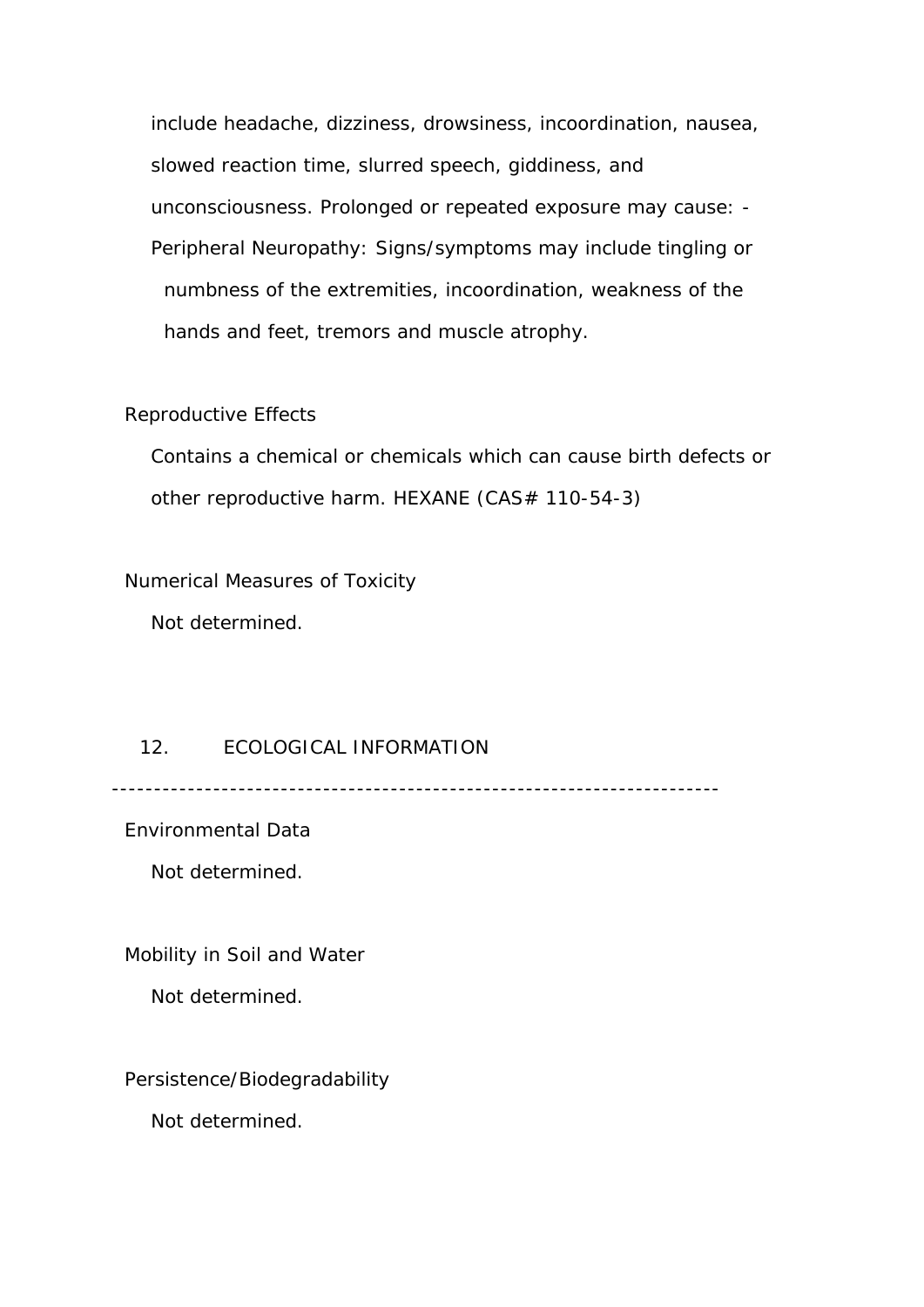#### Bioaccumulation Potential

Not determined.

#### Ecotoxicity Data

Not determined.

### Ecological Fate Data

Not determined.

### 13. DISPOSAL CONSIDERATIONS

------------------------------------------------------------------------

#### Product as Sold

 Incinerate in a permitted hazardous waste incinerator. As a disposal alternative, dispose of waste product in a permitted hazardous waste facility. Facility must be capable of handling aerosol cans. Dispose of empty product containers in a sanitary landfill.

Product in Use

Not determined.

Product after Use

Not determined.

Product Packaging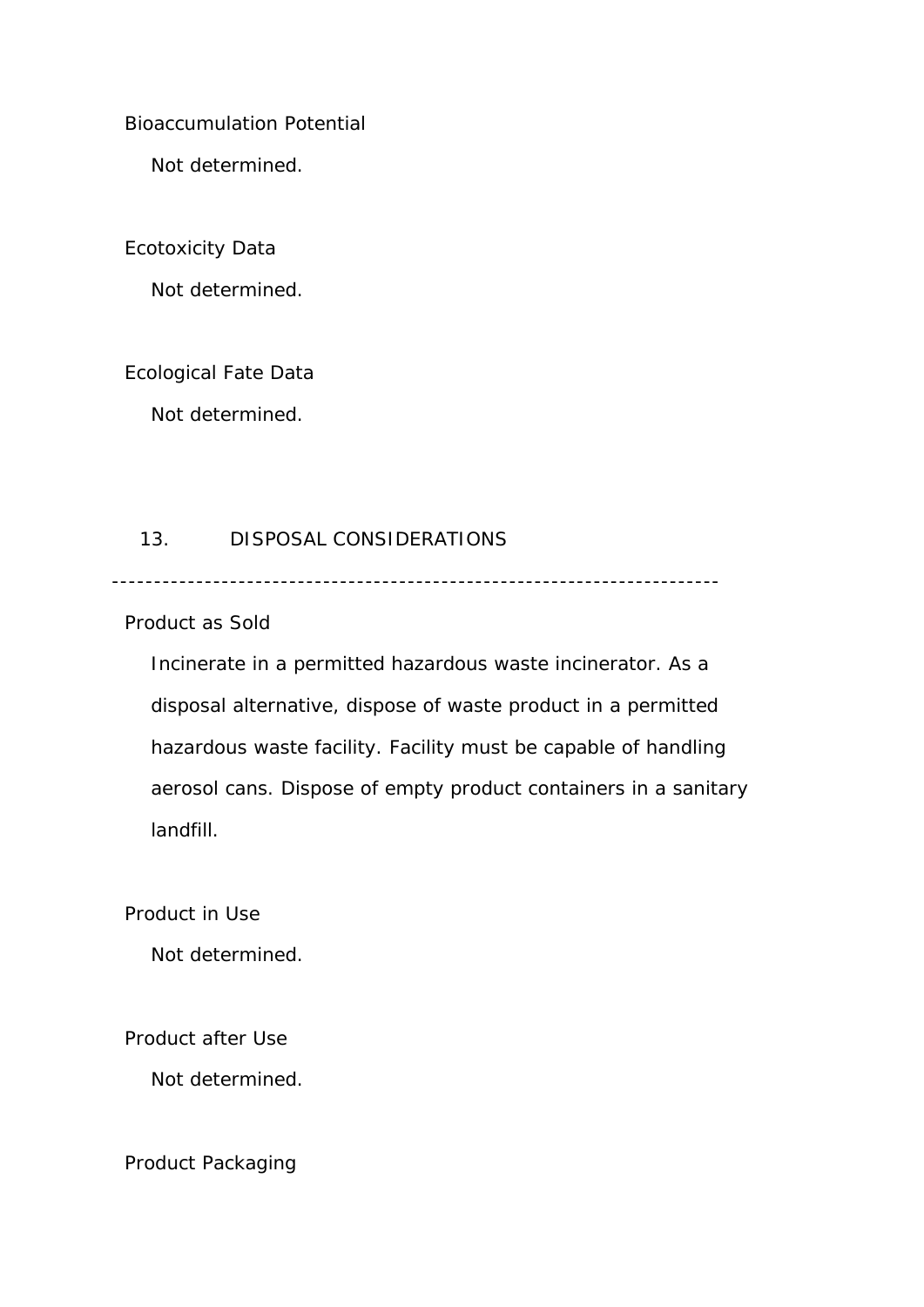Disposal of the aerosol dispenser (that may or maynot contain any residual substance), maybe lawfully disposed of by householders or other consumers through public or commercial waste collection services.

Potential for Recycling

Not determined.

14. TRANSPORT INFORMATION ------------------------------------------------------------------------

New Zealand Land Transport (Road/Rail)

UN NUMBER UN 1950

PROPER SHIPPING NAME AEROSOLS

DANGEROUS GOODS CLASS 2.1

SUBSIDIARY RISK NONE ALLOCATED

PACKING GROUP NONE ALLOCATED

HAZCHEM CODE 2YE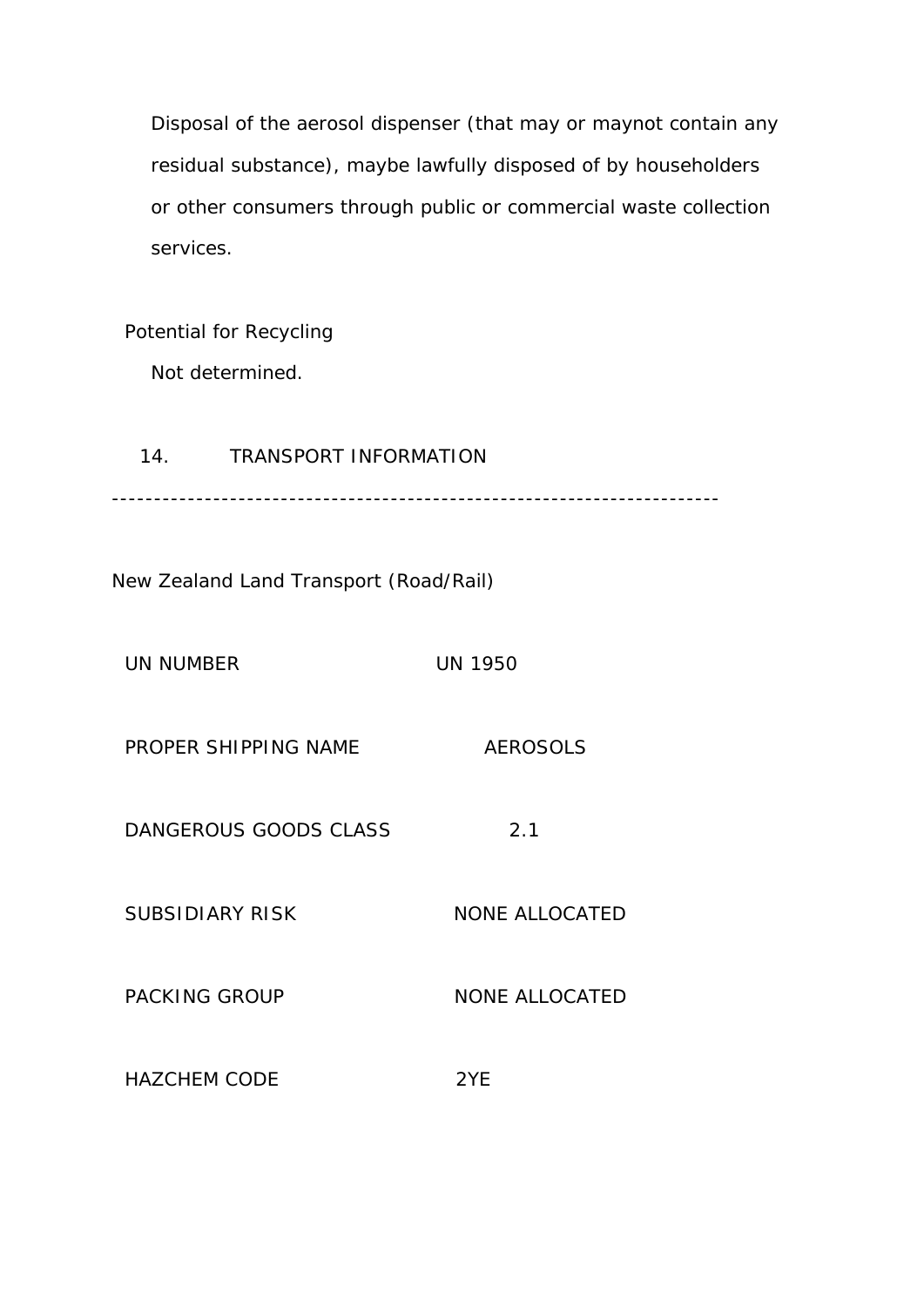IATA (Air Freight)

| <b>UN NUMBER</b>       | <b>UN 1950</b>            |
|------------------------|---------------------------|
| PROPER SHIPPING NAME   | <b>AEROSOLS FLAMMABLE</b> |
| DANGEROUS GOODS CLASS  | 2.1                       |
| <b>SUBSIDIARY RISK</b> | <b>NONE ALLOCATED</b>     |
| <b>PACKING GROUP</b>   | <b>NONE ALLOCATED</b>     |
| IMO (Sea Freight)      |                           |
| <b>UN NUMBER</b>       | <b>UN 1950</b>            |
| PROPER SHIPPING NAME   | <b>AEROSOLS</b>           |
| DANGEROUS GOODS CLASS  | 2.1                       |
| <b>SUBSIDIARY RISK</b> | <b>NONE ALLOCATED</b>     |
| <b>PACKING GROUP</b>   | <b>NONE ALLOCATED</b>     |
|                        |                           |

15. REGULATORY INFORMATION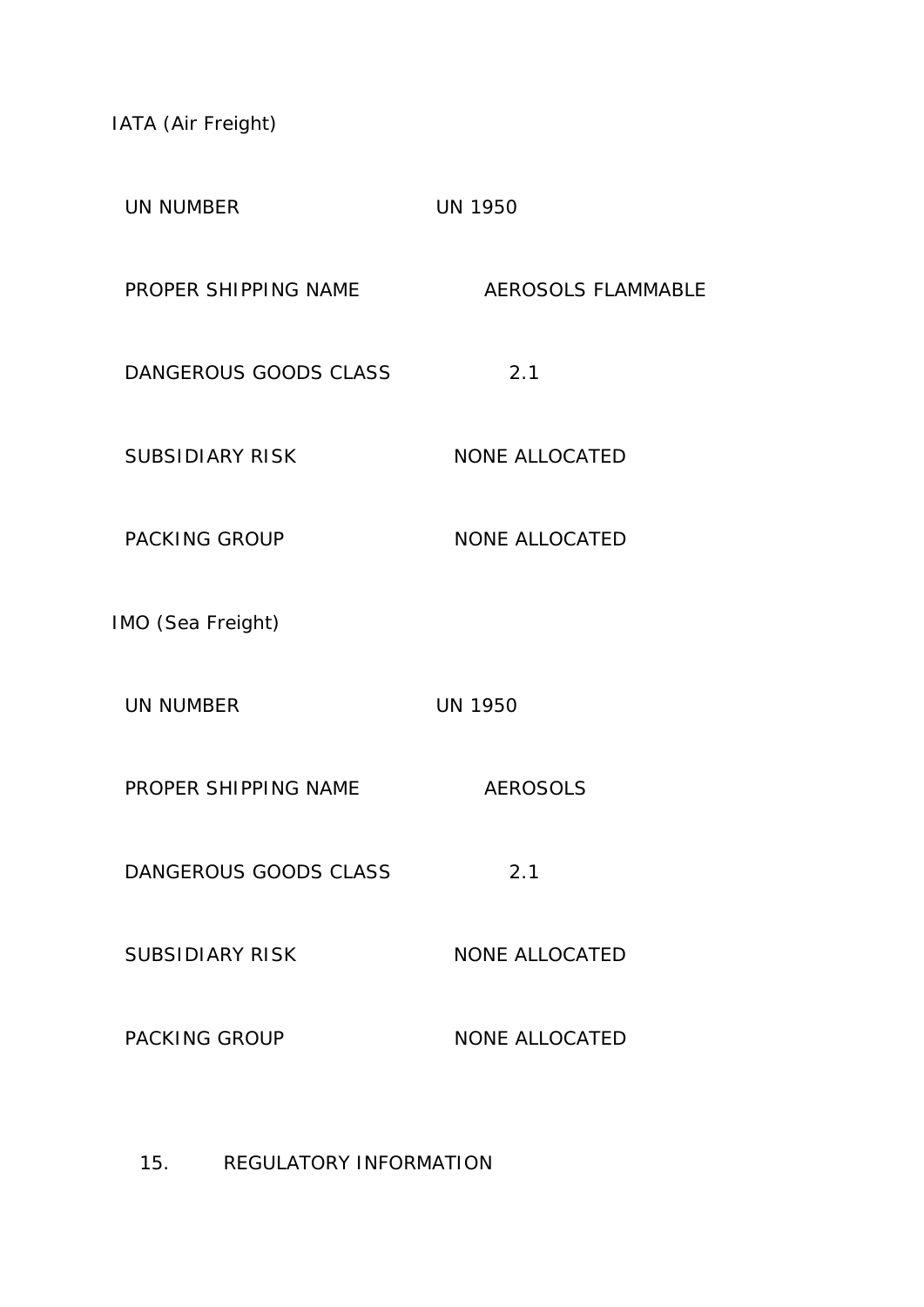------------------------------------------------------------------------

ERMA New Zealand HSNO Approval Number: HSR002515

 NZ Inventory of Chemicals (NZIoC) Yes-Components Checked.

HSNO Hazard Classifications - refer to Section 2.

HSNO Controls:

Approved Handler Test Certificate:

3000 litres

Location and Transit Depot Test Certification

3000 litres

Hazardous Atmosphere Zone

3000 litres

Fire Extinguishers

3000 litres

Emergency Response Plan

3000 litres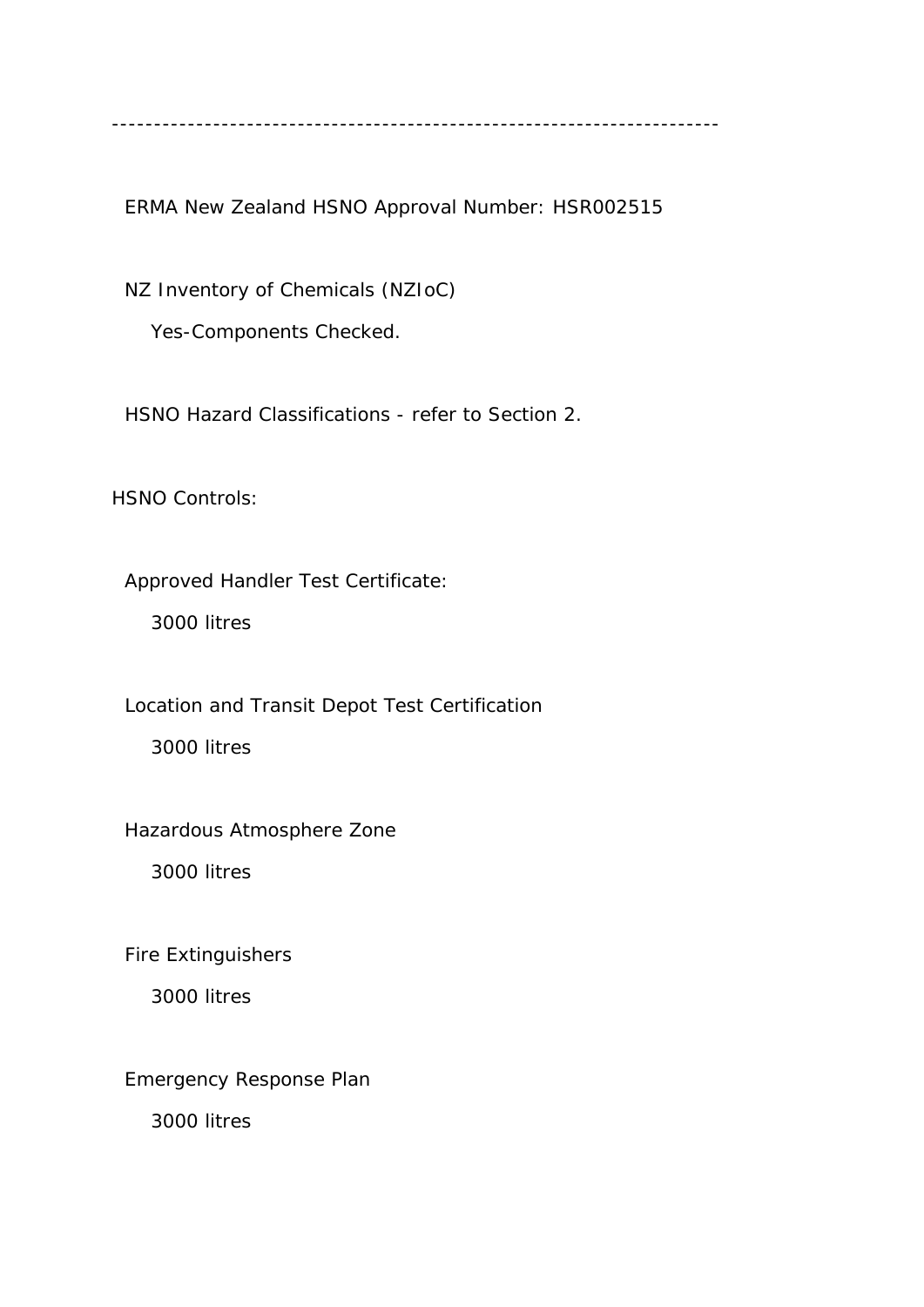Secondary Containment

Not Required

**Tracking** 

Not Required

Warning Signage

3000 litres

### 16. OTHER INFORMATION

------------------------------------------------------------------------

Reason for Reissue

Initial Issue

The information in this Material Safety Data Sheet (MSDS) is believed

to be correct as of the date of issue.

3M MAKES NO WARRANTY, EXPRESSED OR IMPLIED, INCLUDING, BUT NOT LIMITED TO, ANY IMPLIED WARRANTY,(UNLESS REQUIRED BY LAW) OF MERCHANTABILITY OR FITNESS FOR A PARTICULAR PURPOSE OR COURSE OF PERFORMANCE OR USAGE OF TRADE.

User is responsible for determining whether the 3M product is fit for a

particular purpose and suitable for user's method of use or

application. Given the variety of factors that can affect the use and

application of a 3M product,some of which are uniquely within the

user's knowledge and control, it is essential that the user evaluates